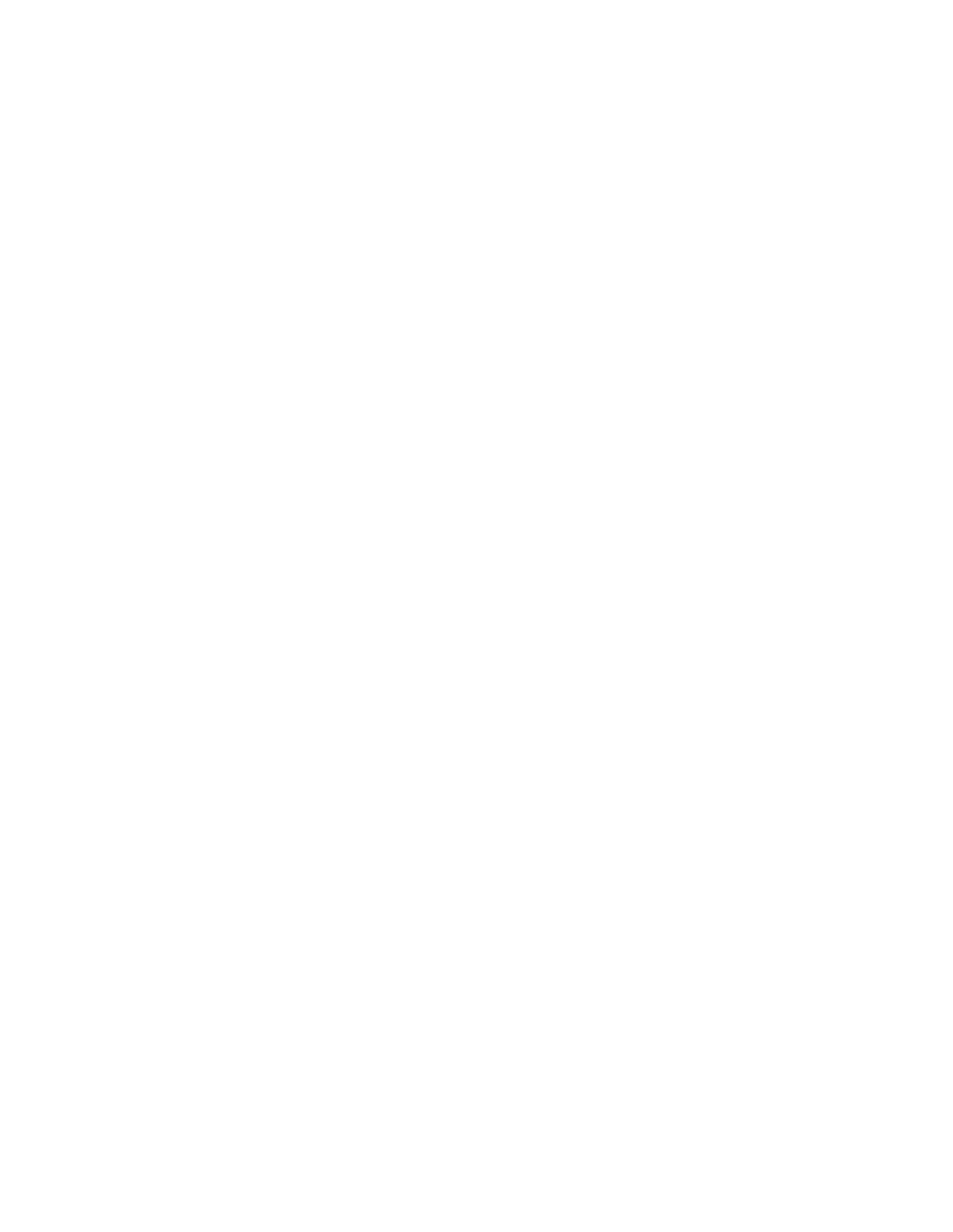**REPORT** 

**INTERNATIONAL SCIENTIFIC SYMPOSIUM** 

# **BIODIVERSITY AND SUSTAINABLE DIETS**

**UNITED AGAINST HUNGER** 

**ROME, 3-5 NOVEMBER 2010** 

**FOOD AND AGRICULTURE ORGANIZATION OF THE UNITED NATIONS**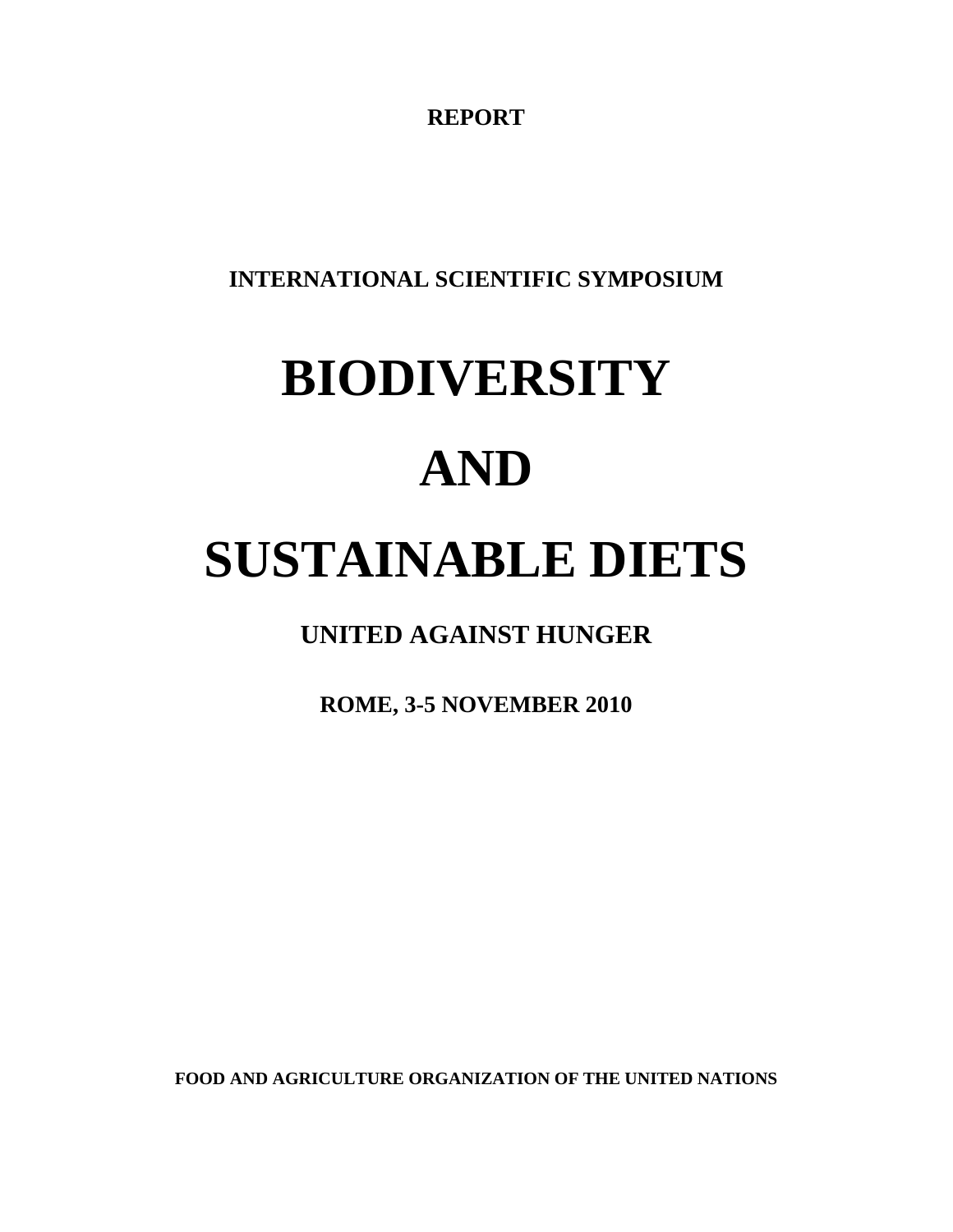The designations employed and the presentation of material in this information product do not imply the expression of any opinion whatsoever on the part of the Food and Agriculture Organization of the United Nations (FAO) concerning the legal or development status of any country, territory, city or area or of its authorities, or concerning the delimitation of its frontiers or boundaries. The mention of specific companies or products of manufacturers, whether or not these have been patented, does not imply that these have been endorsed or recommended by FAO in preference to others of a similar nature that are not mentioned.

The views expressed in this information product are those of the author(s) and do not necessarily reflect the views of FAO.

All rights reserved. FAO encourages the reproduction and dissemination of material in this information product. Noncommercial uses will be authorized free of charge, upon request. Reproduction for resale or other commercial purposes, including educational purposes, may incur fees. Applications for permission to reproduce or disseminate FAO copyright materials, and all queries concerning rights and licences, should be addressed by e-mail to copyright@fao.org or to the Chief, Publishing Policy and Support Branch, Office of Knowledge Exchange, Research and Extension, FAO, Viale delle Terme di Caracalla, 00153 Rome, Italy.

© **FAO 2011**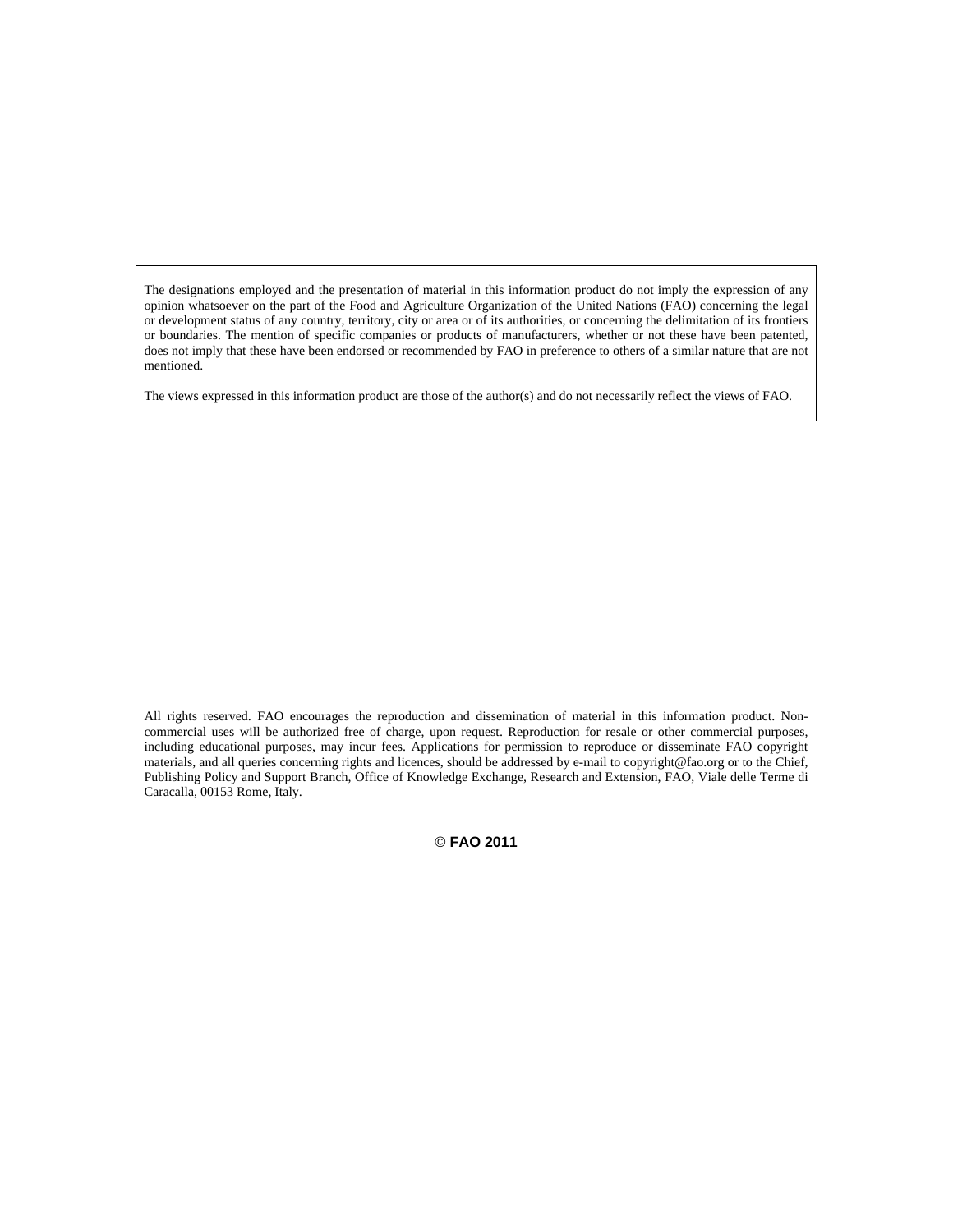## **TABLE OF CONTENTS**

## **ANNEXES**

| 1. AFROFOODS – Call for Action from the Door of Return for Food Renaissance in Africa  13  |
|--------------------------------------------------------------------------------------------|
|                                                                                            |
| 3. PROGRAMME – International Scientific Symposium 'Biodiversity and Sustainable Diets'  17 |
|                                                                                            |
|                                                                                            |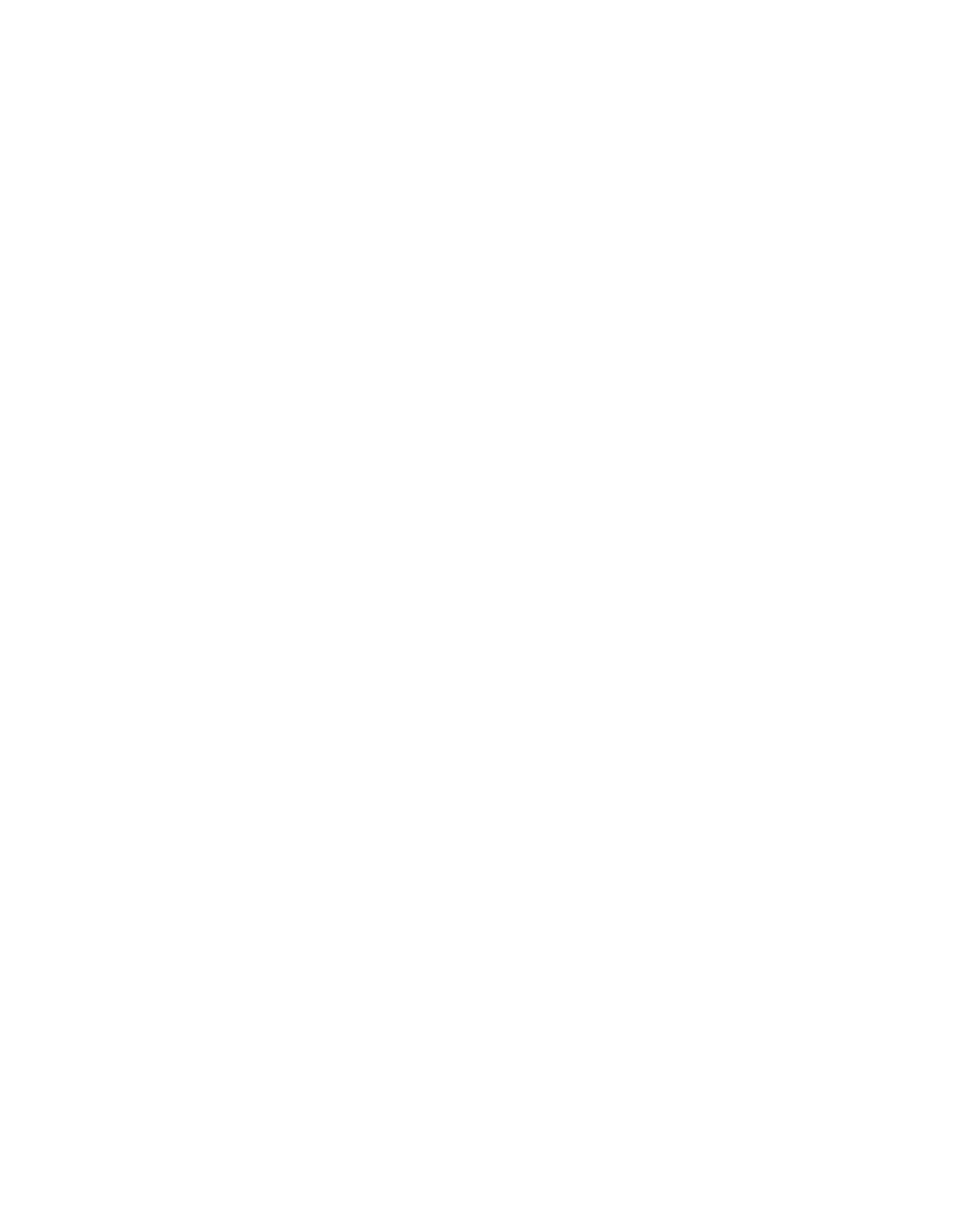## **FOREWORD**

In recent years, the Food and Agriculture Organization of the United Nations (FAO) has developed a series of activities on sustainable diets, focusing on biodiversity, with the aim of promoting a broader appreciation of the links among local food products, nutrition, food security and sustainable production.

Today, close to one billion people suffer from hunger, while even more people are overweight or obese. In both groups, there is a high prevalence of micronutrient malnutrition. In spite of many efforts, the nutrition problems of the world are escalating. At the same time, the world is experiencing serious degradation of ecosystems and losses of biodiversity, with agriculture identified as a major offender. Globalization, industrial agriculture, rural poverty, population pressures and urbanization have changed food production and consumption in ways that profoundly affect ecosystems and human nutrition. These trends are alarming, and they bring to light the inadequacy of the present food systems and dietary patterns.

The International Scientific Symposium "Biodiversity and Sustainable Diets", as a contribution to the Cross-cutting Initiative on Biodiversity for Food and Nutrition, was organized jointly by FAO and Bioversity International, within the World Food Day/Week programme. Among several important outcomes there was a consensus definition of "sustainable diets", developed through a series of activities, including the Technical Workshop on Biodiversity and Sustainable Diets held in May 2010 and an on-line survey which ran for six months in 2010. This culminated in the final working group session during the International Scientific Symposium. The definition will hopefully generate further research and encourage more use of local food biodiversity, including traditional foods of indigenous peoples, with their many nutritionally-rich species and varieties, as readilyaccessible and sustainable sources of quality nutrition. The notion of sustainable diets will also serve to support biodiversity as one component in the paradigm shift to address the multiple burdens of malnutrition. Sustainable diets as a model will foster a broader consensus for action in agriculture, to improve nutrition through an ecosystem approach. It will serve to raise awareness among the public and governments on food systems' sustainability, including sustainable production intensification. Sustainable diets, as a goal, will lead to broader scientific, social and political recognition that the health of humans cannot be isolated from the health of ecosystems.

Current FAO activities involve the characterization of different agro-ecological zones and production systems, increasing efficiencies and optimizing inputs in food chains, analysing food biodiversity through food composition and food consumption projects, and monitoring nutrition and biodiversity indicators. Although more and better scientific evidence is required, immediate action is warranted based on existing knowledge. Some of that knowledge was presented for the first time during this Scientific Symposium.

*Barbara Burlingame Principal Officer Nutrition and Consumer Protection Division FAO, Rome*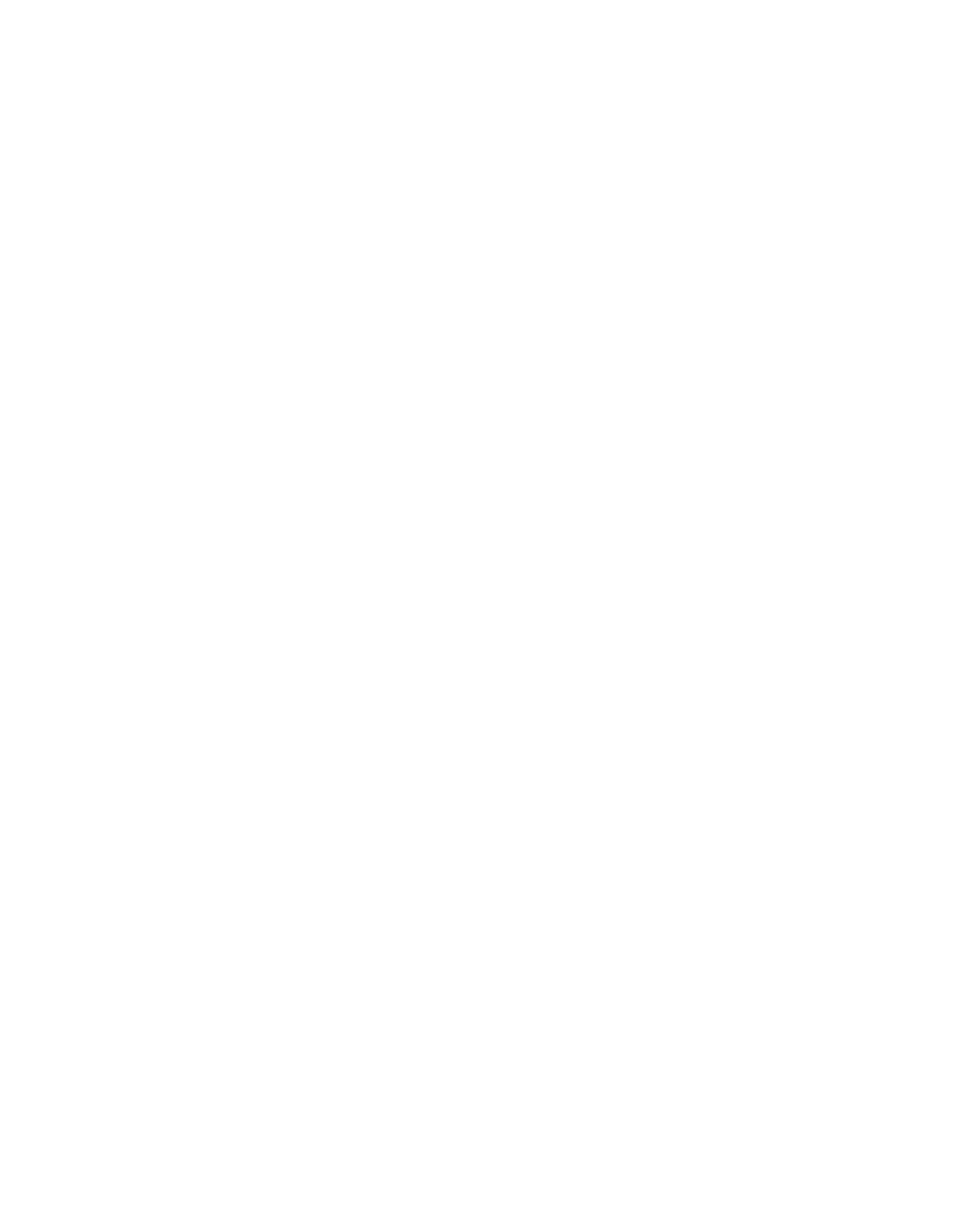## **ACKNOWLEDGEMENTS**

FAO acknowledges Bioversity International for having participated in the organization of the Symposium. The organizers are grateful to the CBD Secretariat, the Alliance Against Hunger and Malnutrition, INFOODS, IUNS, FENS, INRAN, CIHEAM-Istituto Agronomico Mediterraneo of Bari, Ministry of Agriculture and Food and Forestry Policies of Italy for their collaboration.

The technical and organizational support from Sandro Dernini, FAO consultant, and the very valuable contribution of all participants in the Symposium are acknowledged. Special appreciation is due to Timothy Lang, Paul Finglas and Isaac Akinyele, who served as Chairpersons of the Symposium, and to Harriet Kuhnlein, Jessica Fanzo, Carole Salas, Nadia Bergamini, Gervais Ntandou-Bourzitou and Robert Fungo who served as rapporteurs.

This document was prepared by Sandro Dernini and Giuseppina Di Felice, with contributions from Barbara Burlingame, Stefano Mondovi, Ruth Charrondière and Barbara Stadlmayr. Thanks are also due to Nadia Bergamini and Nathalie Lambert for their administrative and logistical support.

The organizers are grateful to Barilla Centre for Food and Nutrition, IDRC and CTA for their support.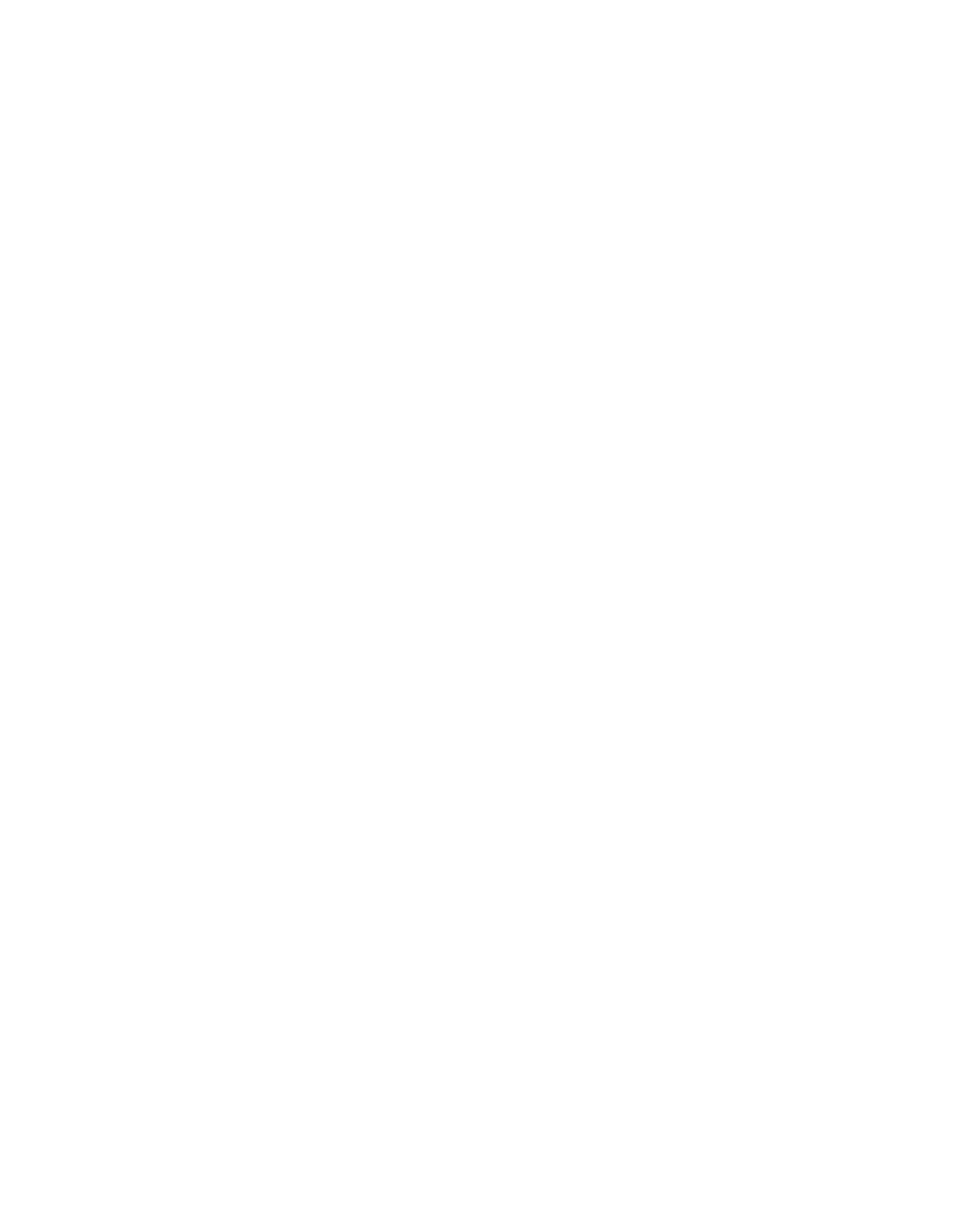## **ACRONYMS AND ABBREVIATIONS**

| <b>AFROFOODS</b>  | <b>INFOODS</b> Regional Data Centre for Africa                                              |
|-------------------|---------------------------------------------------------------------------------------------|
| <b>BIOVERSITY</b> | <b>Bioversity International</b>                                                             |
| <b>CBD</b>        | <b>Convention on Biological Diversity</b>                                                   |
| <b>CNR</b>        | National Research Council, Italy                                                            |
| <b>CTA</b>        | Technical Centre for Agricultural and Rural Cooperation                                     |
| <b>CIBFN</b>      | Cross-cutting Initiative on Biodiversity for Food and Nutrition                             |
| <b>CIISCAM</b>    | International Interuniversity Studies Center on Mediterranean<br>Food Cultures, Italy       |
| CIHEAM-Bari       | International Centre for Advanced Mediterranean Agronomic<br>Studies of Bari, Italy         |
| <b>CINE</b>       | Centre for Indigenous Peoples' Nutrition and Environment,<br>Canada                         |
| <b>CODEX</b>      | Codex Alimentarius Commission                                                               |
| <b>ENEA</b>       | National Agency for New Technologies, Energy and<br>Sustainable Economic Development, Italy |
| <b>FAO</b>        | Food and Agriculture Organization of the United Nations                                     |
| <b>FENS</b>       | Federation of European Nutrition Societies                                                  |
| <b>ICRAF</b>      | International Center for Research in Agroforestry, Kenya                                    |
| <b>IDRC</b>       | International Development Research Centre, Canada                                           |
| <b>INFOODS</b>    | <b>International Network of Food Data Systems</b>                                           |
| <b>INRA</b>       | Institut National de la Recherche Agronomique                                               |
| <b>INRAN</b>      | National Research Institute on Food and Nutrition, Italy                                    |
| <b>IUNS</b>       | <b>International Union of Nutritional Sciences</b>                                          |
| <b>MDGs</b>       | Millennium Development Goals                                                                |
| <b>MiPAAF</b>     | Ministry of Agriculture, Food, Forestry Policies, Italy                                     |
| <b>NGOs</b>       | Non-Governmental Organizations                                                              |
| <b>RUTF</b>       | Ready-to-Use Therapeutic Food                                                               |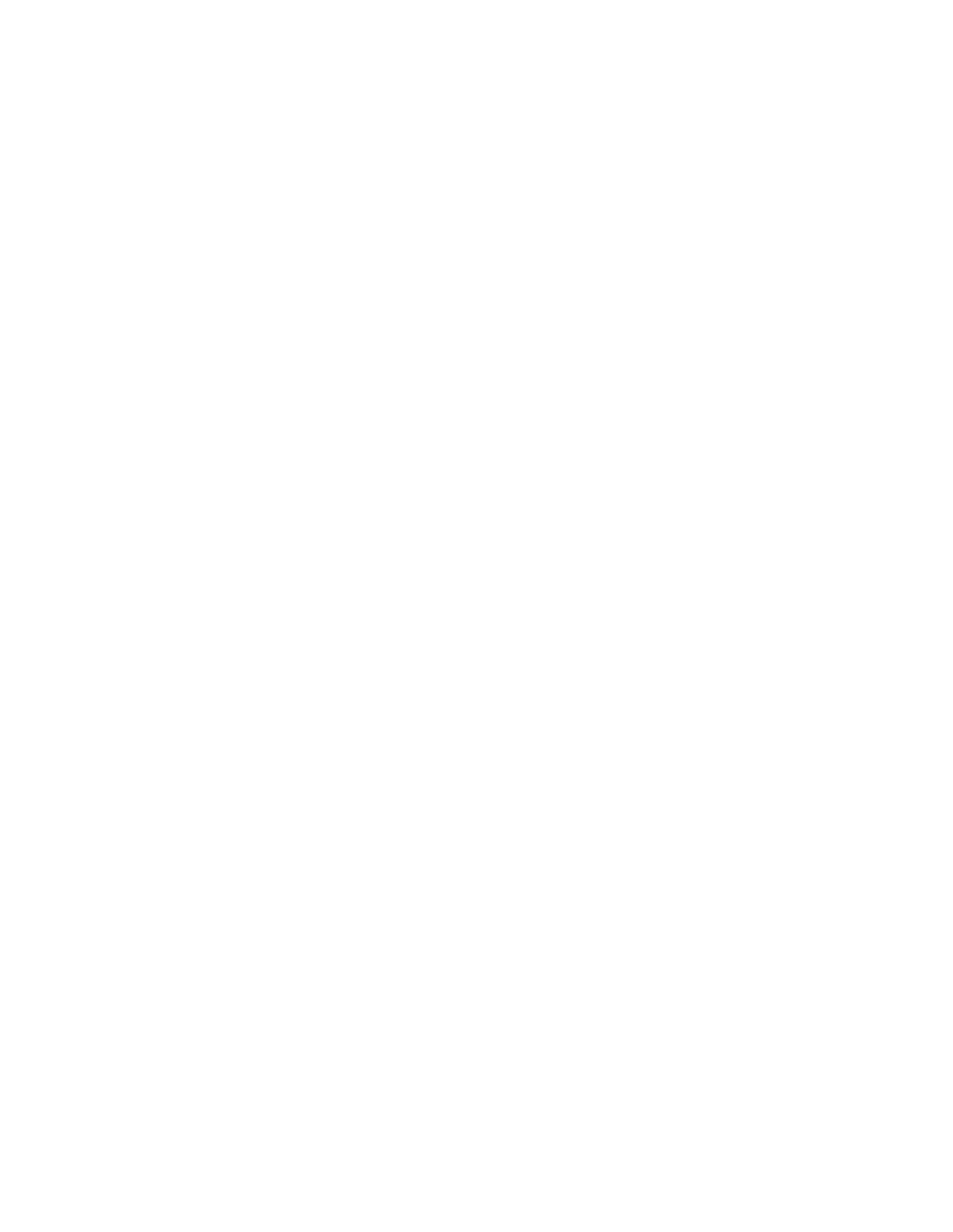## **SUMMARY**

The International Scientific Symposium "Biodiversity and Sustainable Diets: United Against Hunger" was organized jointly by FAO and Bioversity International. The Symposium was held at FAO headquarters, from 3 to 5 November 2010, within the World Food Day/Week programme and as part of the 2010 International Year of Biodiversity celebration.

Several months earlier, a Technical Workshop was held to identify the topics, agenda and programme for the Symposium, and to develop a set of key points and recommendations for a definition of "sustainable diets" that would link the agriculture and environment sectors with nutrition. The Symposium, thus, became the platform to further develop the concept of biodiversity for food and nutrition, to form a common path for achieving food and nutrition security and the realization of the MDGs.

The Symposium served to position sustainable diets, nutrition and biodiversity as central to sustainable development. The sustainable use of food, at the base of the sustainable diets' rationale, was emphasized as fundamental to the achievement of broader goal of sustainable development, connecting nutritional well-being of the individual and community to the sustainability of feeding the planet. The challenge to move towards sustainable food production systems was broadly discussed, acknowledging the interdependencies of food consumption, food requirements and nutrient recommendations. The presentations included studies showing that increases in productivity can be achieved with lower chemical inputs, relying on natural biological processes and lowering the environmental footprint of agriculture. Case studies and practices bringing biodiversity into the plate were presented with data showing improvements in nutrient intakes through food biodiversity, as a counterbalance to the trend of diets low in diversity but high in energy which contribute to the escalating problems of obesity and chronic diseases. Examples of sustainable diets, which minimize environmental degradation and biodiversity loss, were shown, with the Mediterranean Diet showcased as a useful model. Two new indicators were presented, along with the plea to generate further scientific evidence on the nutrient composition and consumption of food biodiversity in order to demonstrate the role of biodiversity in human nutrition. Further studies are also required to characterize different agroecological zones in order to show foods and whole diets as ecosystem services.

Two working groups were formed and charged with a series of tasks, including developing a platform for action, elaborating a code of conduct/practice, and the finalization of the consensus definition of sustainable diets. The reports of the working groups were presented in the final session, with the most significant result being the definition of "sustainable diets", as follows: Sustainable Diets are those diets with low environmental impacts which contribute to food and nutrition security and to healthy life for present and future generations. Sustainable diets are protective and respectful of biodiversity and ecosystems, culturally acceptable, accessible, economically fair and affordable; nutritionally adequate, safe and healthy; while optimizing natural and human resources.

In addition, the Cross-cutting Initiative on Biodiversity for Food and Nutrition was identified as the framework through which to promote sustainable diets, and the participants recommended that FAO, Bioversity International and the CBD Secretariat, in collaboration with other relevant organizations and institutions, should establish a Task Force to promote and advance the concept of sustainable diets and the role of biodiversity.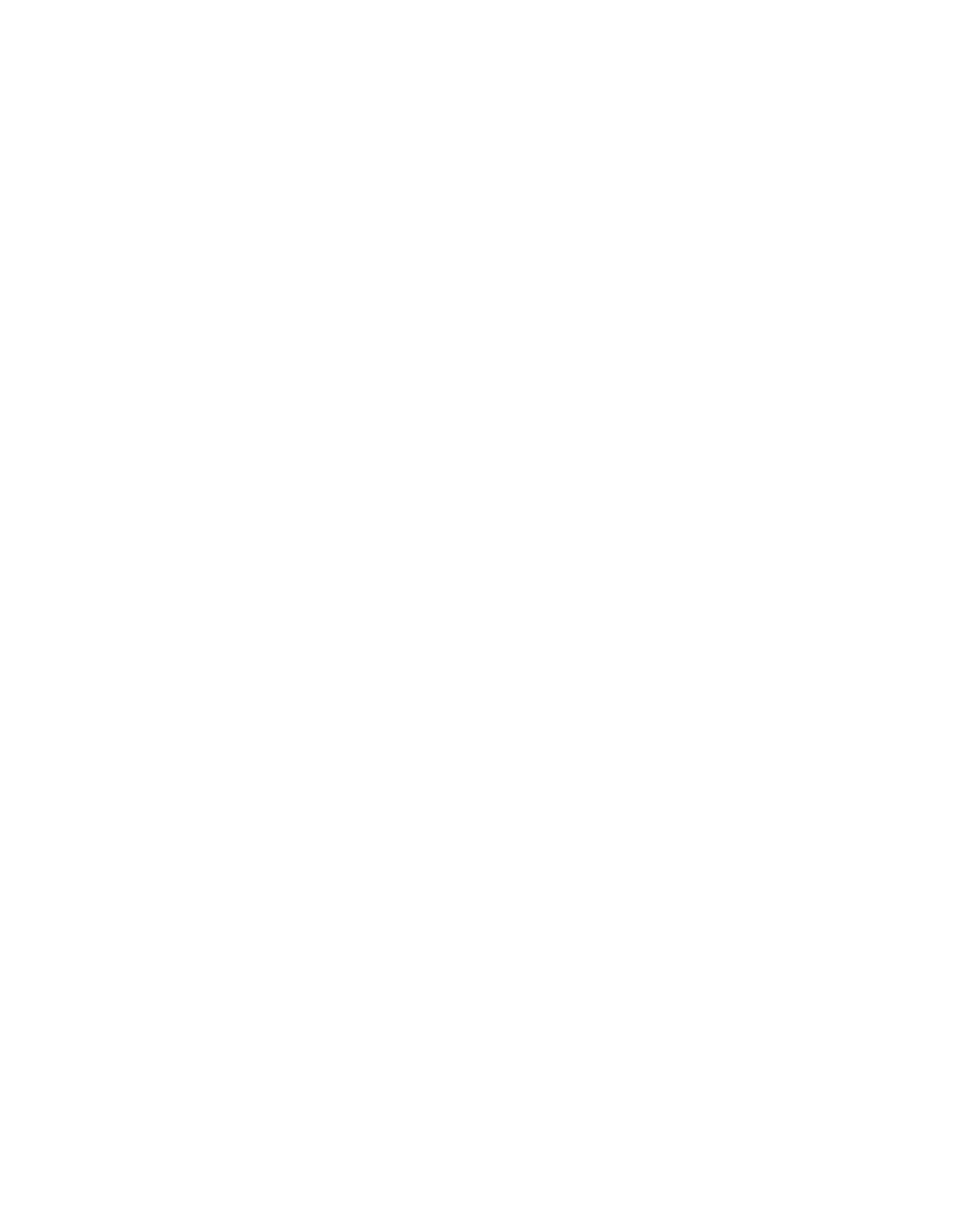## **OPENING ADDRESS**

#### **Changchui He**

*Deputy Director-General, FAO Rome, Italy* 

*Excellencies, Distinguished participants, Colleagues, Ladies and Gentlemen,* 

Welcome to the International Scientific Symposium on Biodiversity and Sustainable Diets: United Against Hunger. As you are aware, the theme for this year's World Food Day is "United Against Hunger". This theme underscores the fact that achieving food security is not the responsibility of one single party; it is the responsibility of all of us. The 2010 celebration also marks the 30th World Food Day, a celebration that has been observed around the world over the last three decades. The latest hunger figures show that 925 million people live in chronic hunger. While there is a welcome decline from the 2009 level, the number of hungry people remains unacceptably high. Furthermore, this number does not reflect all the dimensions of malnutrition. Micronutrient deficiencies, for instance, affect an estimated two billion people. Responding properly to the hunger and malnutrition problems require urgent, resolute and concerted actions. It calls for united efforts by all relevant actors and at all levels.

As of today, close to two million people around the globe have signed the "Against Hunger" petition, as part of an international advocacy and awareness campaign launched by FAO ("1BillionHungry.org"). It aims at placing pressure on political leaders and mobilizing all parties to take a united action against hunger and malnutrition. As we are aiming to have as many signatures as possible by the 29th of November, when the petition will be presented to member countries on the occasion of the 140th session of the FAO Council, I am inviting all of you, if you have not yet done so, to sign the petition on the tables placed outside the Room. Coming back to this year's International Scientific Symposium, the theme for the Symposium is "Biodiversity and Sustainable Diets: United Against Hunger", jointly organized by FAO and Bioversity International as a contribution to the 2010 International Year of Biodiversity. For the first time, the concept of "biodiversity" is linked with the emerging issue of "sustainable diets" in exploring solutions for the problems of malnutrition in its various forms, while addressing the loss of biodiversity and the erosion of indigenous and traditional food cultures. Our purpose is to promote the development of new sustainable food production and consumption models.

There is currently no universally agreed definition of a 'sustainable diet'. However, a definition is needed to develop policy, research and programme activities for the promotion of sustainable food systems that minimize environmental degradation and biodiversity losses.

There is growing academic recognition of the complexity of defining sustainability, as well as an increasing body of evidence showing the unsustainable nature of current food systems. A definition of sustainable diets shall, therefore, address sustainability of the whole food supply chain and thus provide guidance on promoting and applying the concept in different agroecological zones.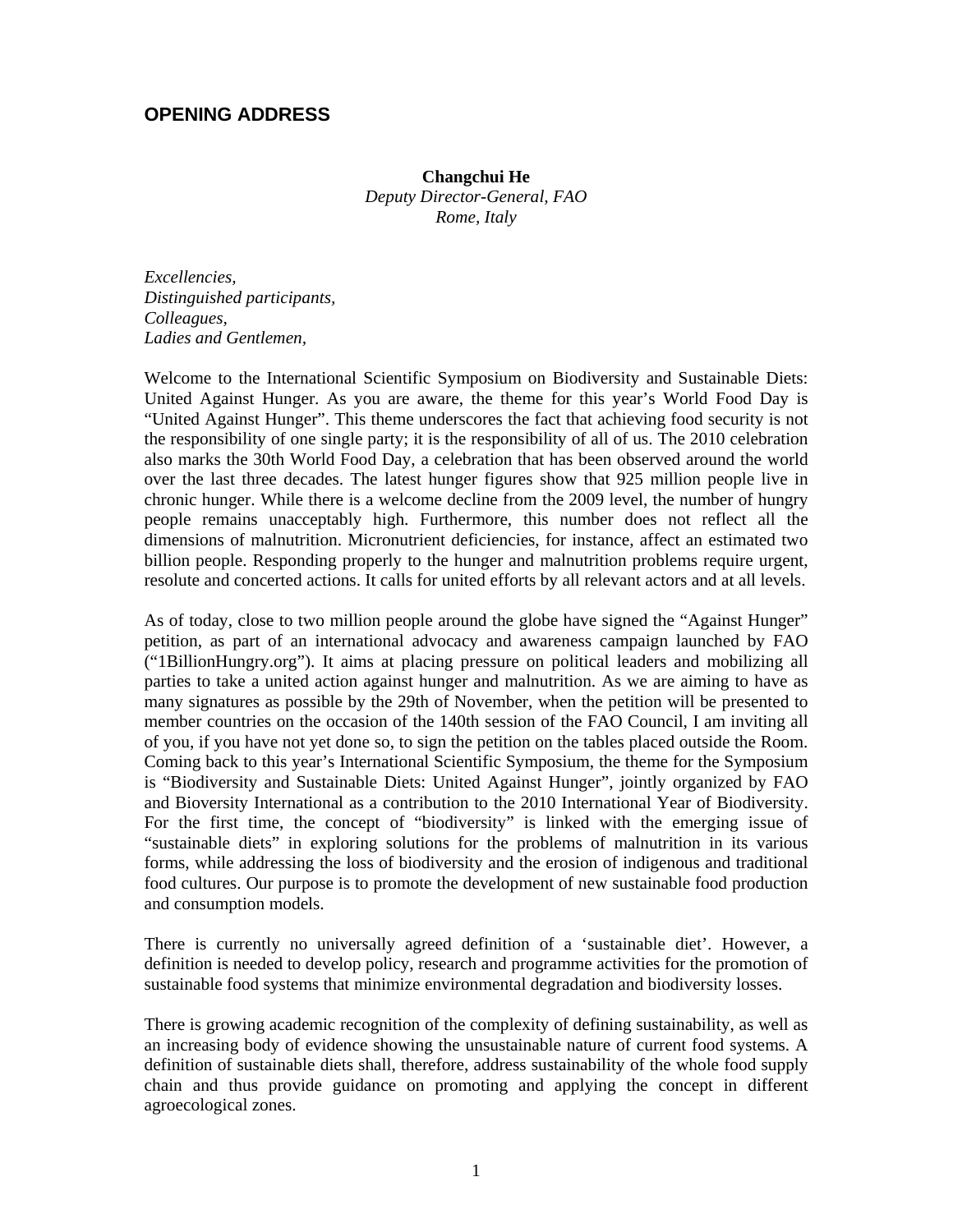The alarming pace of food biodiversity loss and ecosystem degradation, and their impact on poverty and health makes a compelling case for re-examining food-agricultural systems and diets. FAO has been working with member countries, international and regional partners for the past few years to determine the status and trends of plant genetic resources that feed the world. We looked into the key achievements as well as the major gaps and needs that require an urgent attention. This effort has culminated in the publication of *The Second Report on the State of the World's Plant Genetic Resources for Food and Agriculture* that was launched by the Director-General of FAO last week. The Report provides a wealth of information from over 100 countries for improving conservation and sustainable use of plant diversity to meet the key challenges of malnutrition, food insecurity and rapid climate change. It points out that plant diversity can be lost in a short lapse of time in the face of rapid climate change, population pressure and environmental degradation. There is an urgent need to collect, document and better use this diversity including crop wild relatives, not least because they hold the genetic secrets that enable them to resist heat, drought, floods and pests. New and better-adapted crops derived from genetic diversity can offer more nutritious and healthier foods for rural and urban consumers, and provide opportunities to generate income and contribute to sustainable rural development. Now more than ever, there is a greater need to strengthen linkages among institutions dealing with plant diversity and food security, and with other stakeholders, at global, regional, national, and local levels. Far greater efforts are required to counteract the effects of longstanding underinvestment in agriculture, rural development and food security.

The Declaration of the World Summit on Food Security held at FAO in 2009, stressed the urgent need and concrete actions to promote "new investment to increase sustainable agricultural production and productivity, support increased production and productivity of agriculture", and for the implementation of "... sustainable practices, improved resource use, protection of the environment, conservation of the natural resource base and enhanced use of ecosystem services". In this Declaration, it is also stated that FAO "will actively encourage the consumption of foods, particularly those available locally, that contribute to diversified and balanced diets, as the best means of addressing micronutrient deficiencies and other forms of malnutrition, especially among vulnerable groups".

Agricultural biodiversity should play a stronger key role in the transition to more sustainable production systems, in increasing production efficiency, and in achieving sustainable intensification. The agriculture sector is responsible for ensuring the production, commercialization and distribution of foods that are nutritionally adequate, safe and environmentally friendly. Therefore, there is an urgent need to develop and promote strategies for sustainable diets, emphasizing the positive role of biodiversity in human nutrition and poverty alleviation, mainstreaming biodiversity and nutrition as a common path, promoting nutrition-sensitive development and food-based approaches to solving nutrition problems. The importance of food-based approaches is fully recognized by FAO. Many developing countries, international agencies, Non-Governmental Organizations (NGOs) and donors are beginning to realize that food-based strategies are viable, cost-effective, and provide longterm and sustainable solutions for improving diets and raising levels of nutrition. Narrowing the nutrition gap - the gap between what foods are grown and available and what foods are needed for better nutrition - means increasing the availability, access and actual consumption of a diverse range of foods necessary for a healthy diet. Focusing on the distinctive relationship between agriculture, food and nutrition, FAO works actively to protect, promote and improve established food-based systems as the sustainable solution to ensure food and nutrition security, combat micronutrient deficiencies, improve diets and raise levels of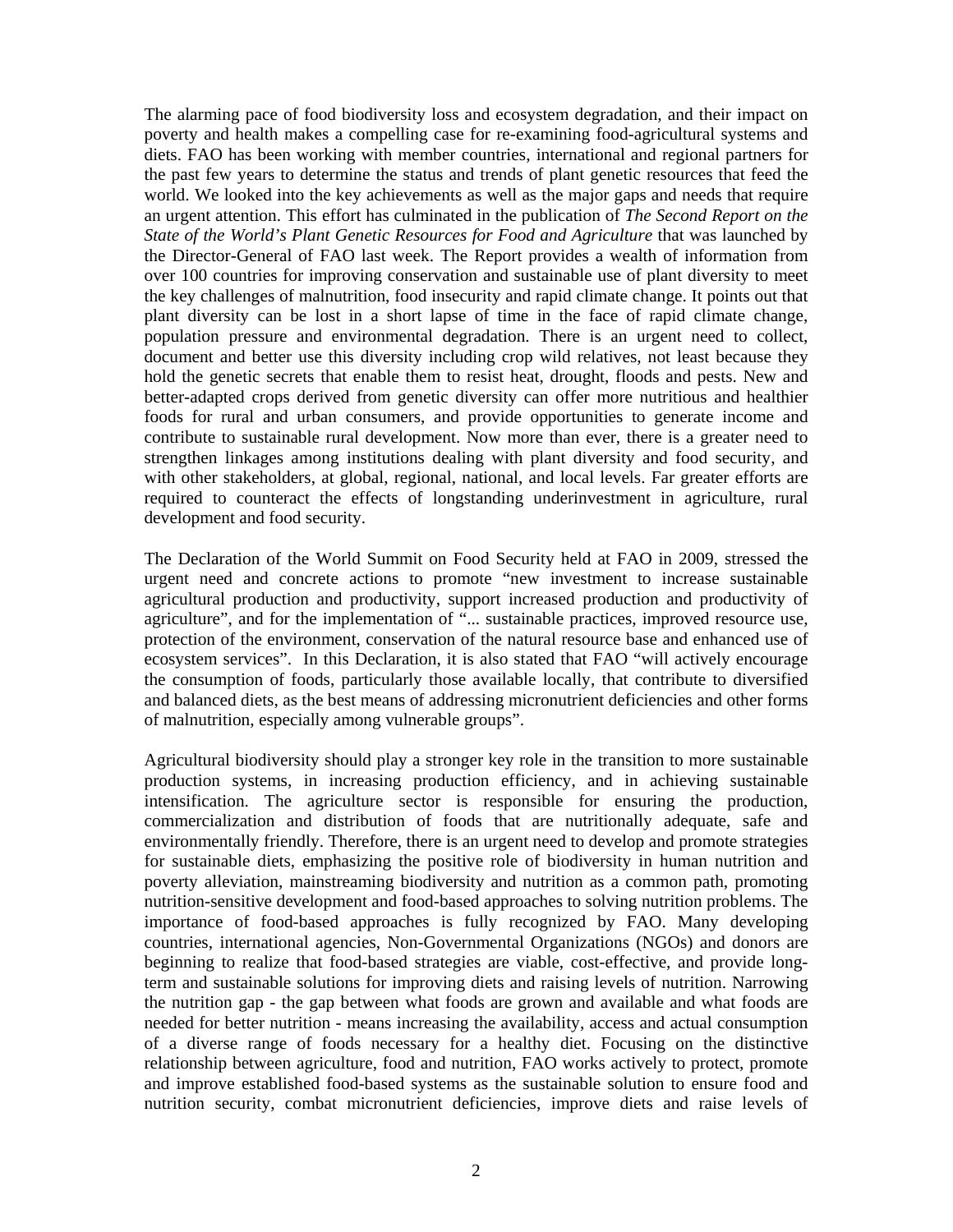nutrition, and by so doing, to achieve the nutrition-related Millennium Development Goals (MDGs). Globalization, industrial agriculture, rural poverty, population pressures and urbanization have changed food production and consumption in ways that profoundly affect ecosystems and human diets, leading to an overall simplification of diets. High-input industrial agriculture and long-distance transport increase the availability and affordability of refined carbohydrates and fats, leading to an overall simplification of diets and reliance on a limited number of energy-rich foods. In spite of the increasing acknowledgement of the value of traditional diets, major dietary shifts are currently observed in different parts of the world, representing a breakdown in the traditional food system. This trend has coincided with escalating rates of obesity and associated chronic diseases, further exacerbated by the coexistence of micronutrient deficiencies, owing to the lack of dietary diversity in modern diets. Dietary shifts that have occurred in urban areas are currently extending to rural communities as well, where people have abandoned diets based on locally-grown crop varieties in favour of "westernized" diets. Your deliberations should, therefore, focus the need for repositioning nutrition security, developing and strengthening food value chains and promoting public/private sector collaborations, with biodiversity and sustainability at its core.

The Symposium shall also serve to explore ways in which agricultural biodiversity can contribute to improved food security and to feeding the world within a framework of enhancing agricultural efficiency and ensuring sustainability. I do hope that your collective intellectual wisdom will also offer broad perspectives on ways of changing current global thinking on how to feed the world sustainably and achieve food and nutrition security.

I am sure that the outcome of the Symposium will guide FAO and others in their work towards addressing the role of biodiversity for sustainable food production, in light of global changes. I once again wish to emphasize that in the current context of difficulties and challenges, it is the shared responsibility of all actors to solve the problems of hunger and degraded ecosystems, and I am convinced that united we can reach the goal of sustainable diets, now and for future generations.

I thank you for your kind attention.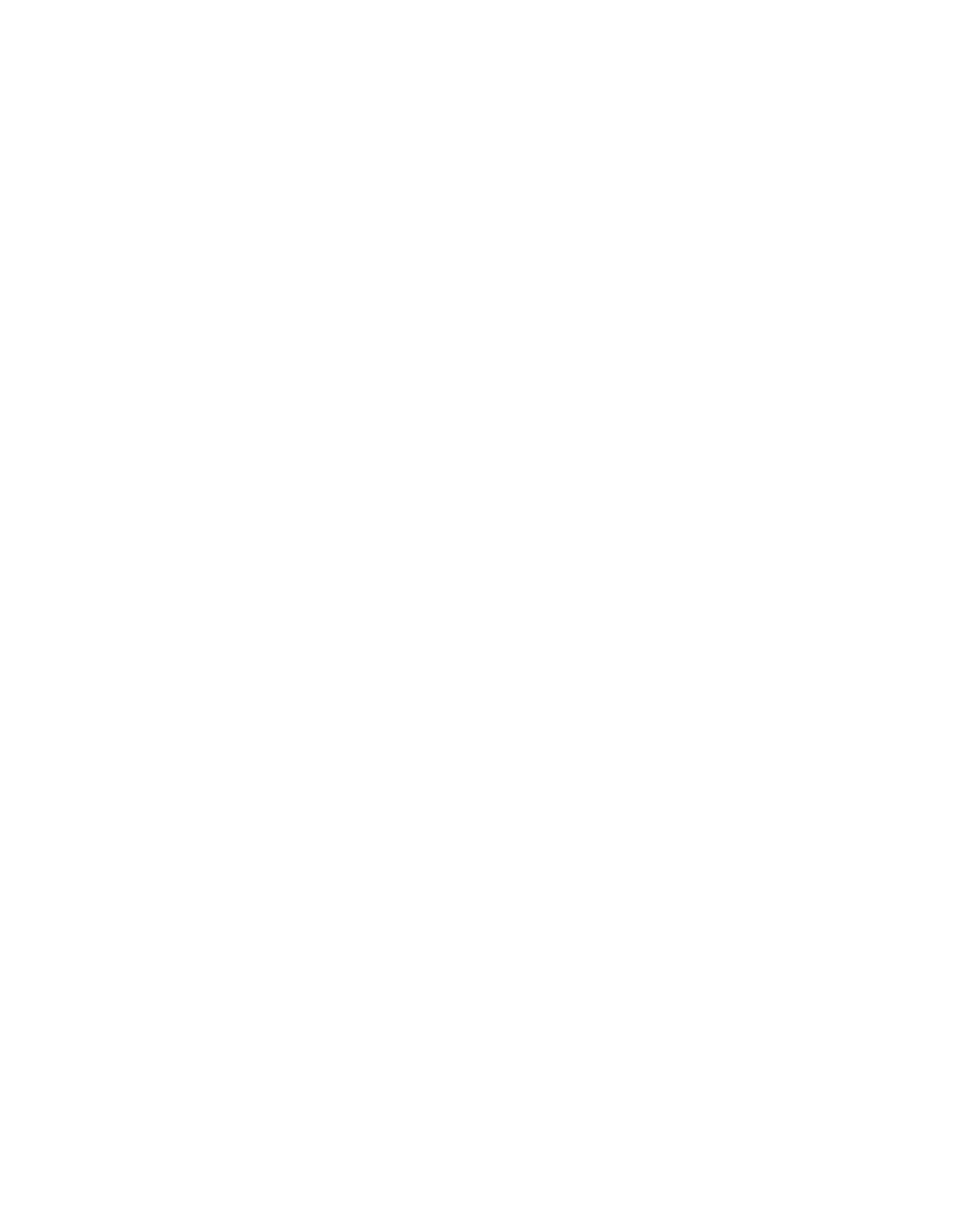## **OPENING ADDRESS**

## **Emile Frison**  *Director-General, Bioversity International Rome, Italy*

I am pleased to welcome all the participants to this International Scientific Symposium on Biodiversity and Sustainable Diets: United Against Hunger, that was co‐organized by Bioversity International (Bioversity) and the Food and Agriculture Organization (FAO) in collaboration with many partners from Italy and abroad. I would like to also take this opportunity to thank the financial supporters of the Symposium.

I think this Symposium was a very timely one, indeed for the first time in 2010 it would seem that the whole issue of nutrition is reaching a level of awareness in the various sectors, including among donors, not seen before. For too long now the issue of Food Security has focused on the quantity of food, with very little or no attention given to the quality of food. What really matters is not just filling stomachs but providing a nutritious diet that will allow the cognitive and physical development of human beings. We are aware of the alarming and unacceptable levels of hunger, but the 2 billion people that suffer from malnutrition still do not receive sufficient attention. Expanding exponentially among the world's poorest people and, more than one would believe, among the wealthiest people are cases of micro-nutrient deficiencies and the double burden of malnutrition with non communicable diseases. This alarming situation is one that we must tackle together, especially when considering the rate of expansion in the poorest countries.

I am very pleased to see that, through a number of initiatives that have taken place and are taking place in different parts of the world, we are beginning to build this much needed awareness of malnutrition and its devastating impact on the peoples of developing countries. In 2008 Bioversity, together with the Convention on Biological Diversity (CBD) and FAO, launched a Cross-cutting Initiative on Biodiversity for Food and Nutrition and, more recently, initiatives such as Scaling Up Nutrition have really put the issue of nutrition at the top of the agenda. In New York, in September 2010, Scaling Up Nutrition was launched by Secretary of State Hillary Clinton and Micheál Martin, Minister for Foreign Affairs of Ireland**.** 

I think this shows a real interest up to the highest levels. We must make sure that we seize this opportunity because tomorrow there may be some other hot topic that takes over from nutrition. It is up to all of us to take this momentum that is being built up and move it into action. When talking about nutrition we must attempt to move beyond the predominant medicalised approach of tackling individual or single micro-nutrient deficiencies or macro‐nutrient deficiencies, attempting to fix the problem after the problem has occurred and with very little effort to prevent the problem in the first place. In order to tackle this issue we should begin looking at malnutrition through food systems, since it is the integration of the entire food system that will provide a sustainable answer to the problems of malnutrition. This Symposium is the right forum for us to do just that.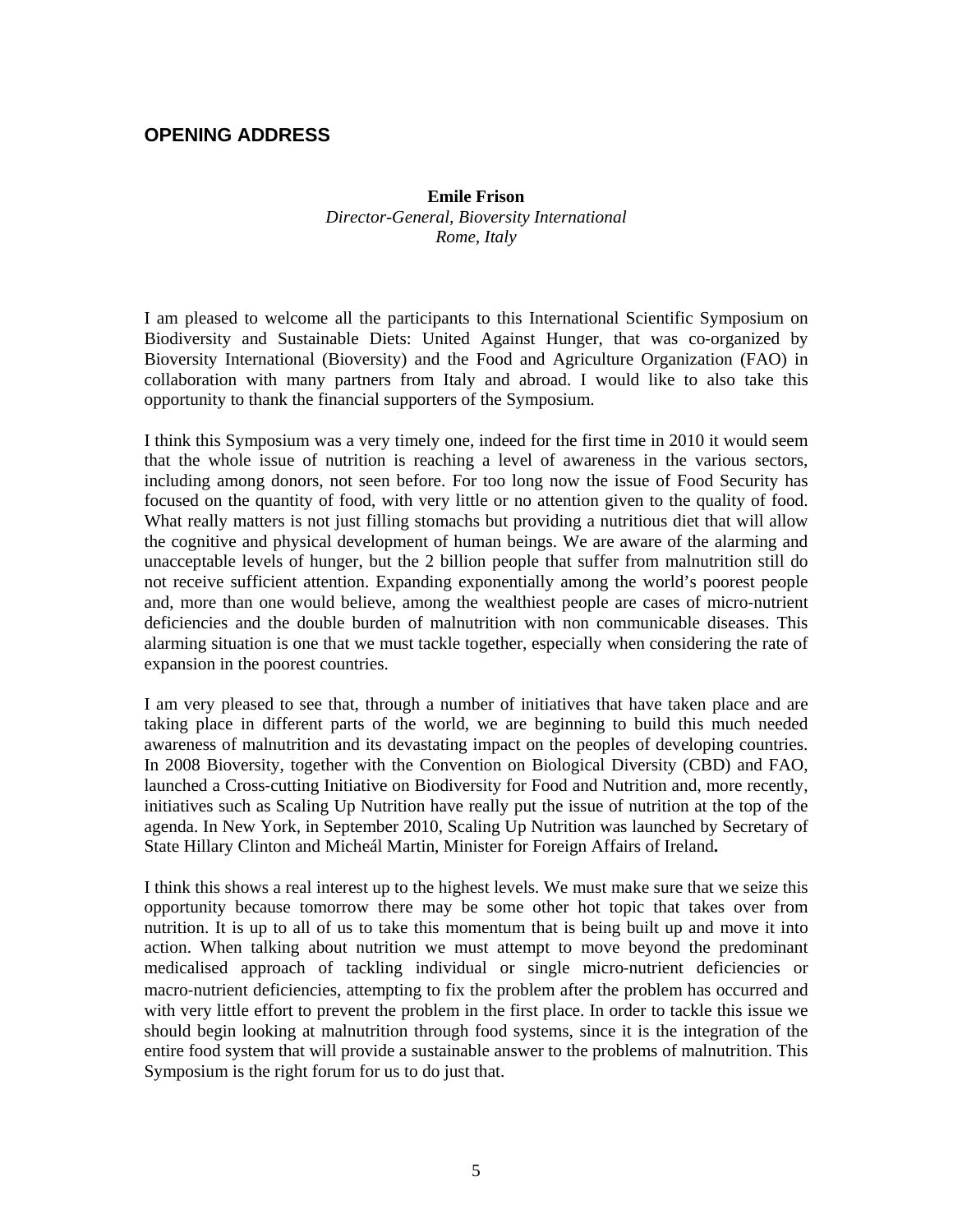I believe the true definition of food and nutrition security is that of bringing diverse diets, diets that fulfil all the needs of human beings, to everyone's table. This takes me to the role of agriculture, with nutrition being in the medical camp and agriculture just caring about the quantity of food produced, any links between agriculture and nutrition are weak or totally lacking. We must, as Deputy Director-General of FAO, Dr He, has already mentioned, prevent the simplification of agriculture to the three major staples. Currently, these three major staples provide 60% of the calorie intake from plant origin at the global level. Such a degree of diet simplification is alarming and it is high time that we looked not only at producing quantities of food that are sufficient, but also nutrients and nutrition sufficient to fulfil all needs.

I have already mentioned the double burden of malnutrition, this is now becoming the world's number one problem in terms of public health, yet it has not been tackled properly nor is it even considered a major problem by many decision-makers. It is up to us now to make sure that this increased attention to nutrition looks at this issue in a holistic way and in a way that will prevent problems in the future. The organization of the Symposium also coincides with the International year of Biodiversity. The role that biodiversity can play in addressing the problems of malnutrition has been underestimated, understudied and deserves much more attention. For this reason, this particular Symposium on Biodiversity for Sustainable Diets is very important to me, it is also important that the general public is more aware of the importance of diversity and the potential of biodiversity in addressing the problems of malnutrition. In this regard, Bioversity organized, in May of this year, a whole week's celebration: 'La Settimana della Biodiversità' here in Rome together with the Secretariat of the CBD, IFAD, FAO, the Comune di Roma and many other partners to highlight the importance and raise awareness among the broader public of biodiversity for better nutrition.

There is an urgent need to change the paradigm of agricultural production in order to integrate this dimension of nutritional quality, this requires us to move beyond the major staples and to look at the many hundreds and thousands of neglected and underutilized plant and animal species that mean the difference between an unsustainable and sustainable diet. It is not just about producing calories, but diverse diets and that is why these neglected and underutilized species are so important. Of course, this change will not be successful without collaboration and improved communication among the different sectors. The gap between the agricultural and the nutrition and health sectors must be closed. At a national level (as well as the international level) ministries of agriculture, health, education and of course, ministries of finance must come together to set up and develop policies to address these problems in a sustainable way. There are many examples that show how we at Bioversity have started to try to practice what we preach in looking at neglected and underutilized species. One such example comes from Kenya, where we have been working with leafy green vegetables that have disappeared from the tables and markets in Nairobi. Our aim was to reintroduce these vegetables, to provide nutritious food in supermarkets and markets and to give farmers the opportunity to augment their income. In India, we have been working with the Swaminathan foundation to look at nutritious millets (foxtail millet, finger millet and others that have various nutritious qualities) and reintroducing them in areas where they had been abandoned due to national policies promoting cassava production for starch. Through analysing the impact of these policies, we were able to show that the income, derived by the cassava the farmers sold, was not sufficient to buy the millet they would have been producing otherwise.

What is more, the farmers themselves were consuming the cassava and of course this had a negative impact on their diet. We have been working in the Andes with native cereals, Quinoa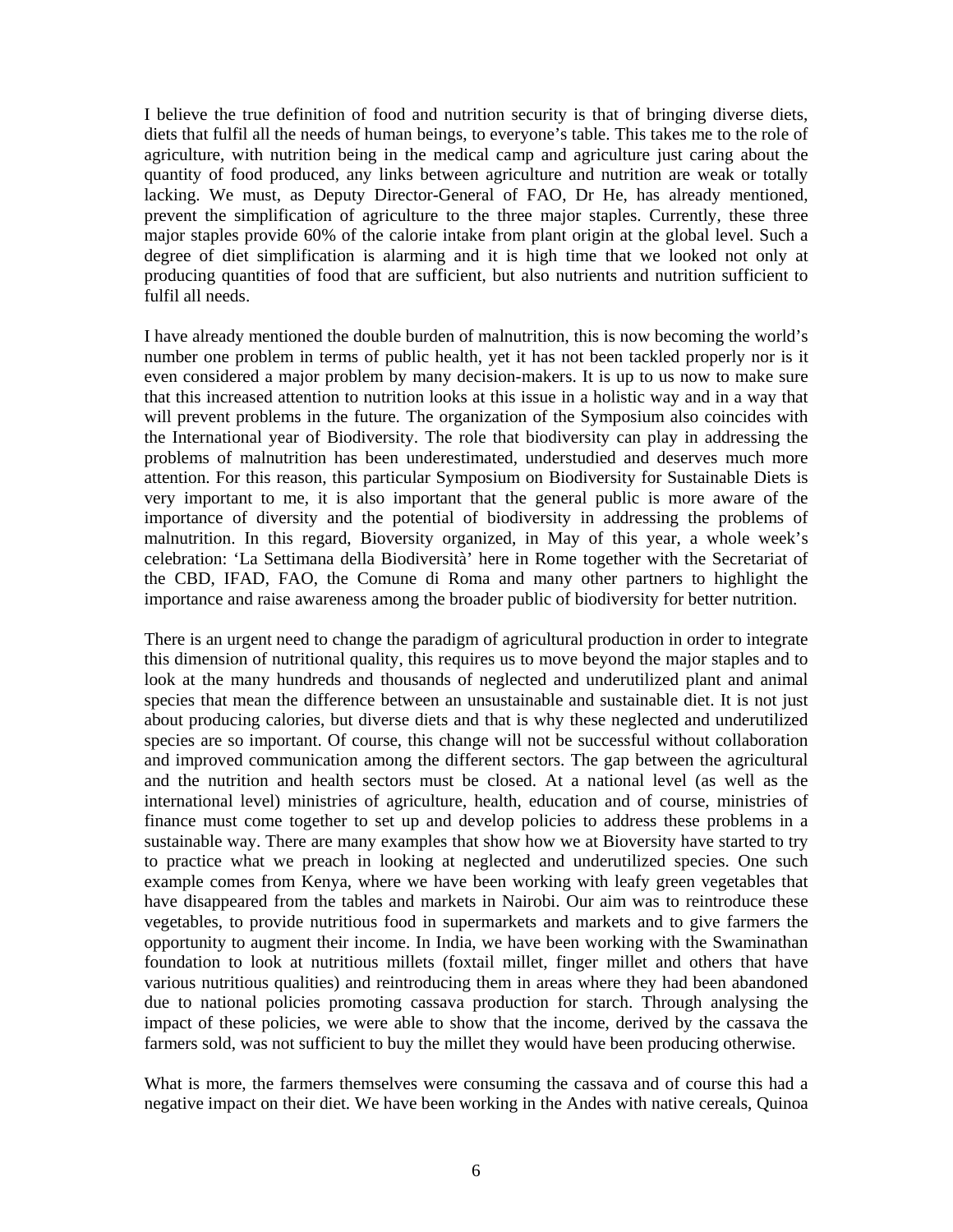and Amaranth etc, in an effort to improve farming technologies and to allow the production of these nutritious foods to not only be maintained, but to develop further and also enter international markets. These examples and numerous others show that we can make a difference, the simplification of agriculture and the simplification of diets are not something that we just have to accept. In Kenya, the major obstacle in getting those leafy vegetables onto the tables was one of image, of being considered as backward, and the common conception that this is the food of the poor. However, through communication efforts involving the Minister of health, the chefs of the most famous restaurants of Nairobi who prepared new recipes with this leafy vegetable and by introducing it in the canteen of parliament, this food has been re-evaluated and people are taking pride again in producing, purchasing and consuming these vegetables. Today production is not sufficient to meet demand, so it is possible to make a difference. The westernization of diets is not ineluctable we must also tackle this problem. We have been working for a year or so in preparing for this Symposium together with FAO and many other partners, but this Symposium is not the end of the effort, it is the beginning, unless this Symposium leads to some real action we have not achieved very much. To have a book or a report on a shelf somewhere is not going to fill stomachs and certainly not to feed people better quality food, so we must take this opportunity in various initiatives, such as the Cross-cutting Initiative on Biodiversity for Food and Nutrition and Scaling Up Nutrition, to incorporate the dimension of a diverse diet and the role it can play in improving nutrition. So this is really the start of, I hope, a major effort to ensure that all people in the world will not only have adequate food, but adequate nutrition to meet their needs.

Thank you.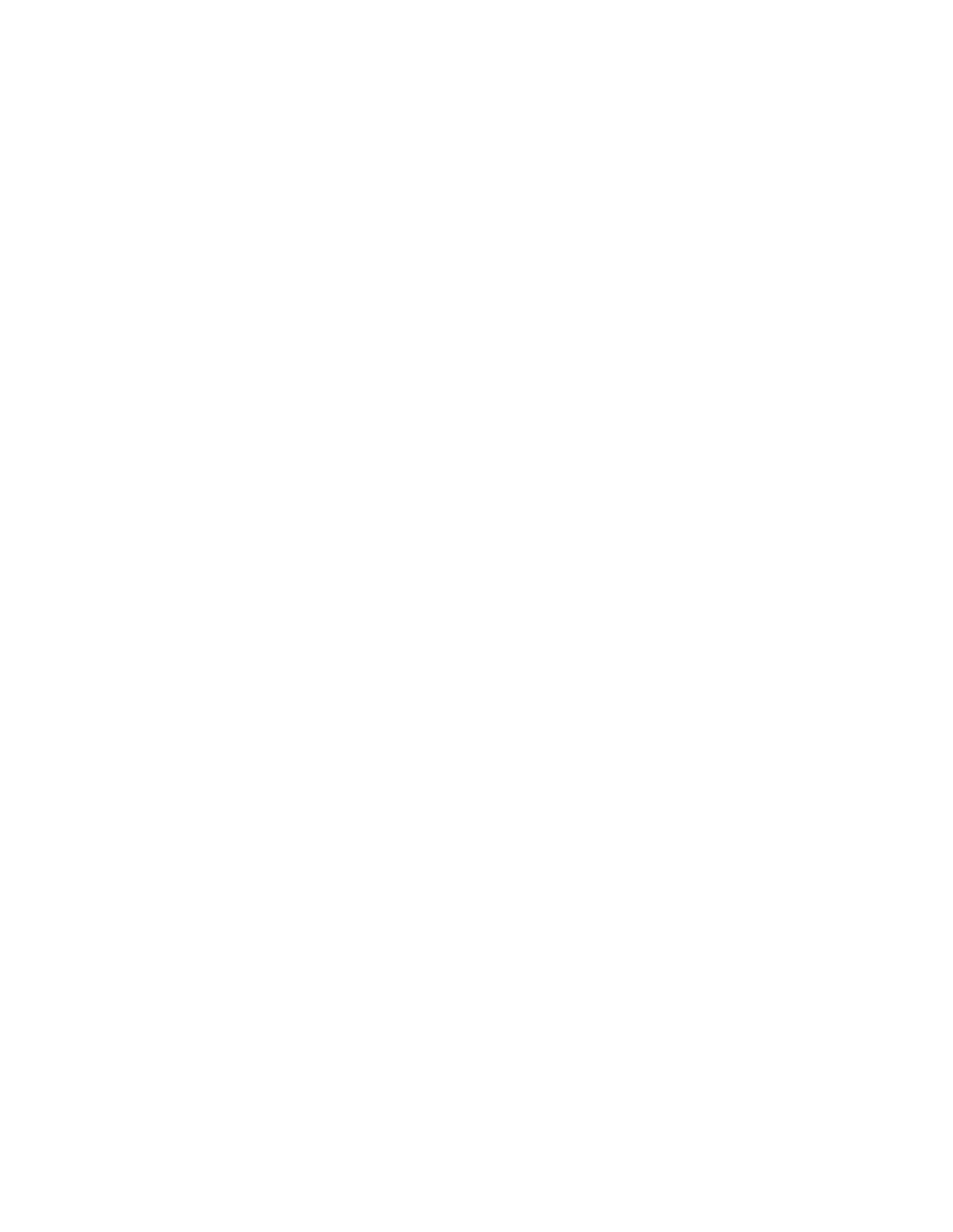## **1. OBJECTIVES**

- To produce a consensus position on a definition of "sustainable diets"
- To mainstream biodiversity and nutrition
- To advance the Cross-cutting Initiative on Biodiversity for Food and Nutrition

## **2. BACKGROUND**

The Cross-cutting Initiative on Biodiversity for Food and Nutrition is being jointly developed by the CBD and its partners, the Food and Agriculture Organization of the United Nations (FAO) and Bioversity International (Bioversity). This Initiative was established by decision VIII/23 A of the Conference of the Parties, held on 9-31 March 2006, in Curitiba, Brazil. The overall aim of the Initiative is to promote and improve the sustainable use of biodiversity in programmes contributing to food security and human nutrition, as a contribution to the achievement of Millennium Development Goal 11, Goal 72 and related goals and targets and, thereby, to raise awareness of the importance of biodiversity, its conservation and sustainable use.

The framework of the Cross-cutting Initiative on Biodiversity for Food and Nutrition identifies the contribution of agricultural biodiversity as a priority for improving nutrition and health of the rural and urban poor. It addresses major global health issues and trends such as micronutrient deficiencies, the decline of dietary diversity and the concomitant rise in chronic diseases that are affecting developing countries and, particularly, among the poor. The initiative promotes the use of local biodiversity, including traditional foods of indigenous and local ecosystems with their many sources of nutritionally-rich species and varieties as readilyaccessible, locally-empowering and sustainable sources of quality nutrition. Furthermore, the Cross-cutting Initiative recognizes that, in an increasingly global, urban and commercial environment, the fulfilment of the potential of local resources must successfully integrate production, marketing, consumption and the health of rural and urban dwellers alike as components of sustainable food systems.

As a contribution to the advancement of the Cross-cutting Initiative on Biodiversity for Food and Nutrition, the FAO Nutrition and Consumer Protection Division, in collaboration with Bioversity International and INFOODS, organized a Technical Workshop "Biodiversity in Sustainable Diets", held from 31 May to 1 June 2010, at FAO headquarters, in Rome.

The purpose of the Technical Workshop was to define a framework and topics for the organization of the International Symposium on "Biodiversity and Sustainable Diets", planned in the Fall of 2010, at FAO headquarters, in Rome, within the 2010 World Food Day/Week programme.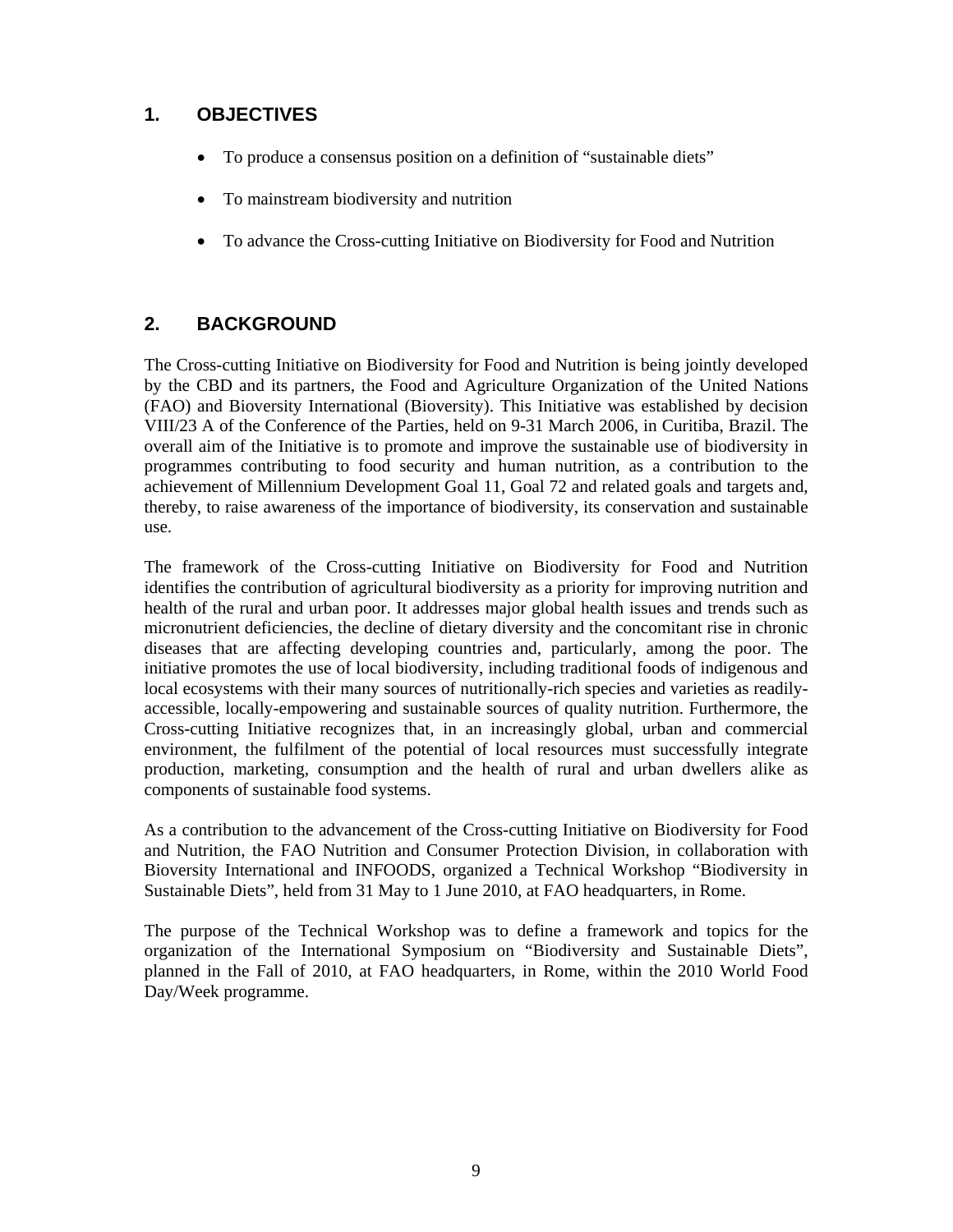## **3. THE SYMPOSIUM**

The Symposium's programme, reported in the *Annexes*, was articulated as follows: one keynote speech, seven sessions with 40 presentations, one exhibition of posters, and two working groups: 1) Definition of Sustainable Diets and Platform for Actions; and 2) Code of Conduct on Sustainable Diets. Working Group 1 produced a consensus position on a definition of "sustainable diets" that was then approved by all participants in the plenary session of the Symposium. The adopted definition states as follows:

### **Definition of "Sustainable Diets"**

Sustainable Diets are those diets with low environmental impacts which contribute to food and nutrition security and to healthy life for present and future generations. Sustainable diets are protective and respectful of biodiversity and ecosystems, culturally acceptable, accessible, economically fair and affordable; nutritionally adequate, safe and healthy; while optimizing natural and human resources.

As a final outcome of the Symposium, the following document for a Platform for Action was approved.

#### **Platform of Action**

- 1. The participants of the Symposium recommend that FAO, Bioversity International and the CBD Secretariat, in collaboration with other relevant organizations and institutions at international /regional/ national/local level should establish a Task Force to promote and advance the concept of sustainable diets and the role of biodiversity within it, in the context of the CBD Cross-cutting Initiative on Biodiversity for Food and Nutrition, as contributions to the achievement of the MDGs and beyond.
- 2. FAO and Bioversity International should encourage the UN System, Governments, International Organizations, International Food Security and Nutrition Initiatives and other relevant bodies to finance and support research and development projects and programmes on biodiversity and sustainable diets.
- 3. Decision-makers should give priority to and promote sustainable diet concepts in policies and programmes in the agriculture, food, environment, trade, education and health sectors. Nutrition should be given more emphasis by plant and animal breeders and research on nutrient content of food biodiversity should be encouraged. Food composition data should be compiled by FAO in the INFOODS databases and by regional and national institutions.
- 4. New projects and case studies should be encouraged to demonstrate the synergies between biodiversity, nutrition and socio-economic, cultural and environment sustainability as well as to gather evidence about the potential of greater use of biodiversity for better nutrition and health and for poverty alleviation and improved livelihoods. The evidence gathered from these research efforts should be compiled by FAO and Bioversity International and made available on an open access web-based platform.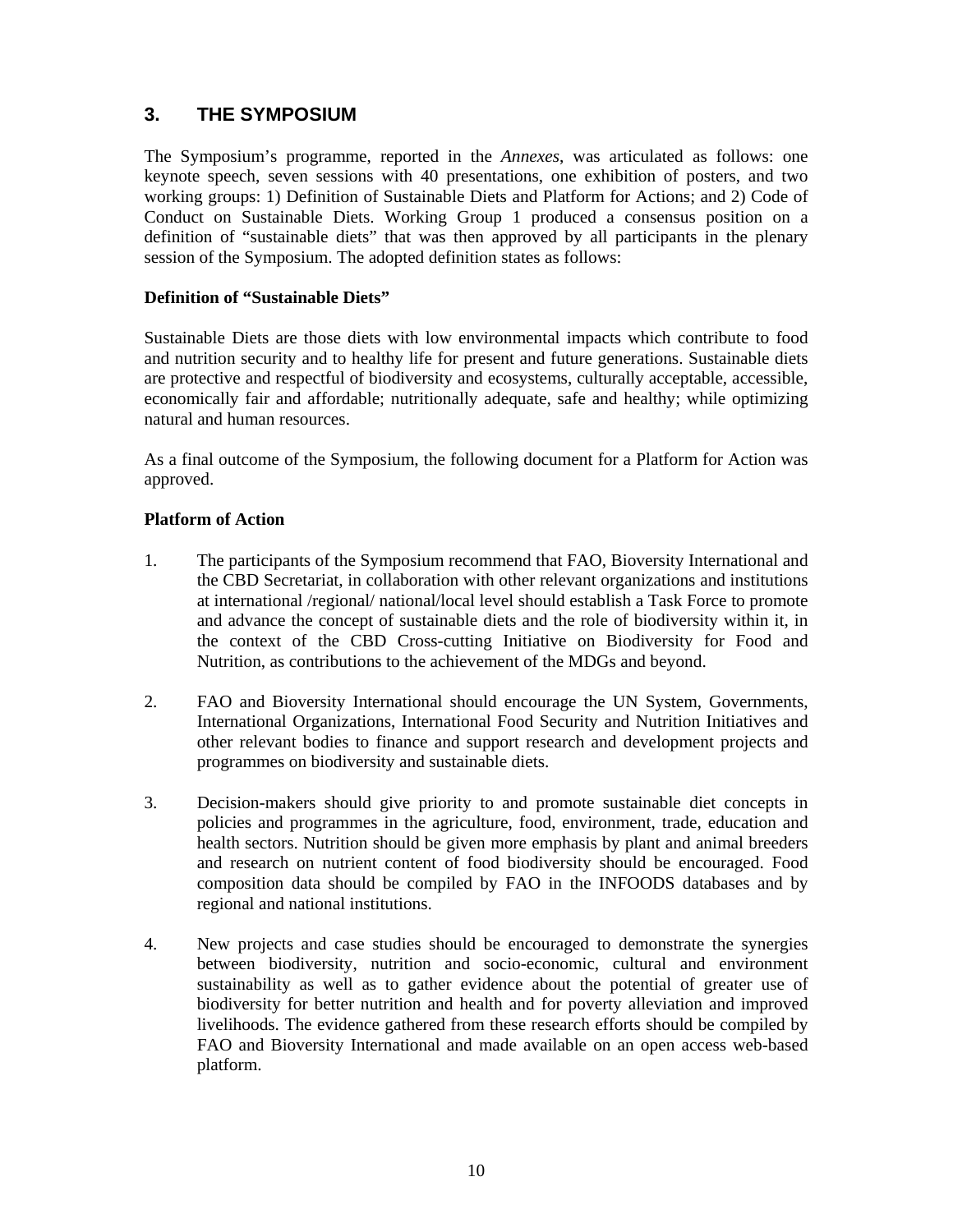- 5. Food-based dietary guidelines and policies should give due consideration to sustainability when setting goals aimed at healthy nutrition. A guidance document on how to develop such guidelines and policies at national level could be elaborated by FAO, in collaboration with Bioversity International and other partners.
- 6. Governments, UN Agencies, Civil Society, Research Organizations and the Private Sector should collaborate in the development of programme activities and policies to promote sustainable diets in order to achieve sustainable food production, processing and consumption, and to minimize environmental degradation and biodiversity loss.
- 7. The development of a Code of Conduct for Sustainable Diets is strongly recommended.

## **4. CONCLUSIONS**

The concept of sustainable diets, with biodiversity and at its core, has recently received renewed attention as the world struggles with many natural and man-made disasters.

The consensus position reached at the Symposium on a definition of sustainable diets was an important milestone for pursuing a coherent agenda in policies and programmes linking nutrition, agriculture, and the environment sectors.

Explicit in the definition of sustainable diets is food and nutrition security.

Participant organizations, institutions, NGOs, the private sector and other stakeholders were increasingly cognizant of the role that food biodiversity and sustainable diets can play in improving food and nutrition security.

At the Symposium, it was highlighted that although the evidence base must be further improved, existing knowledge warrants immediate action to promote the sustainable use of biodiversity in nutrition programmes, as contributions to the achievement of food and nutrition security and the Millennium Development Goals (MDGs).

Escalating population growth, land degradation and increasing demands for food further reinforce the need for enhancing sustainable food systems, promoting sustainable dietary patterns and food-based strategies as critical issues.

Among the overarching principles was the recognition that the health of human beings cannot be isolated from the health of ecosystems and the affirmation of the need for all-inclusive cooperation in activities to improve human and environmental health through sustainable diets.

Changes in dietary habits have compromised nutritional wellbeing, increased erosion of local ecosystems, and contributed to the loss of food biodiversity. A close involvement of the civil society and of all stakeholders in the fields of environment, agriculture, nutrition, health, education, culture and trade, was recommended for the development of sustainable diets' programmes and policies.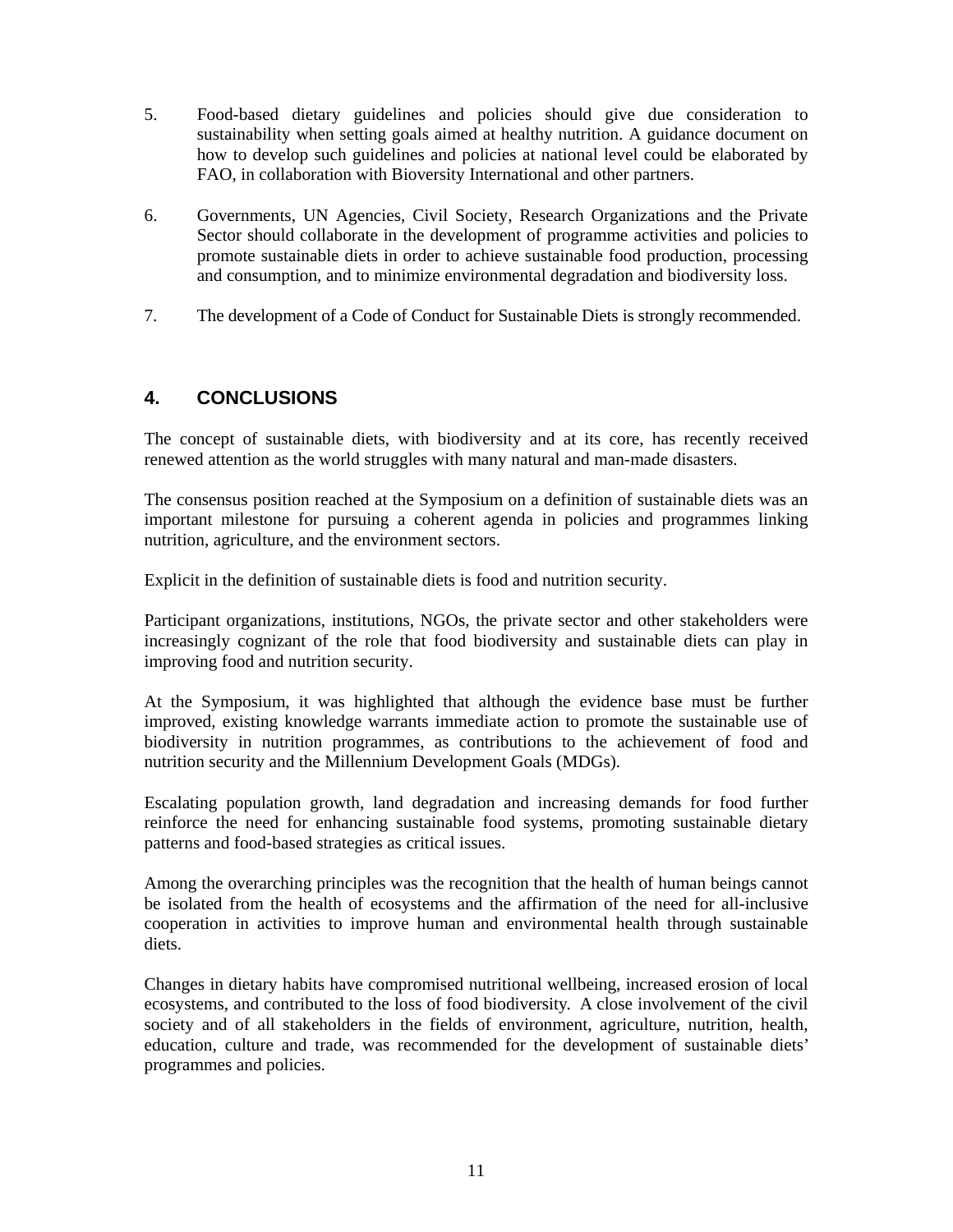Sustainability of food and agriculture activities upon which 2.4 billion people depend for livelihoods was considered a key driver in the transition towards a green economy, due to its dual positive impact on ecosystem services and poverty alleviation.

The improvement of food systems for sustainable diets was recommended through interdisciplinary efforts to address the problems of malnutrition, the degradation of ecosystems, and the erosion of biodiversity caused, at least in part, by modern day food systems and dietary patterns.

The need to promote sustainable production and consumption patterns, through the development of programme activities and policies, along with education and policies, at the base of the sustainable diets rationale, was stressed to direct the choices and behaviours of consumers towards more sustainable food patterns.

Increasing the sustainability of agro-food systems, from primary production to consumption, will improve food and nutrition security (in terms of availability, access, stability and utilization), while minimizing the use of external inputs (e.g. fertilizers, water and energy) and sustaining the health of ecosystems, biodiversity and people. The notion of sustainable diets will serve to promote the use of food biodiversity, including traditional foods of indigenous peoples, with their many sources of nutritionally-rich species and varieties as readily-accessible sources of quality nutrition. While good nutrition should be a goal for a nutrition-sensitive agriculture, it is imperative that concerns about sustainability are not lost in the process of meeting that goal. Many dietary patterns can be healthy but they can vary substantially in terms of their resource costs.

It was considered as essential to start to apply the notion of sustainable diets to different agroecological zones.

Improving nutrition through biodiversity could be the basis for the development of codes of practice, providing guidance to the health, agriculture, environmental and food industry sectors and to consumers. Agricultural production practices need to respond to the challenge of climate change by reducing their negative impact on the environment, and increasing productivity while improving sustainability and achieving food and nutrition security.

Therefore, new strategies on sustainable diets and sustainable production and consumption are required to connect the nutritional well-being of the individual and of the community to the sustainability of feeding the planet.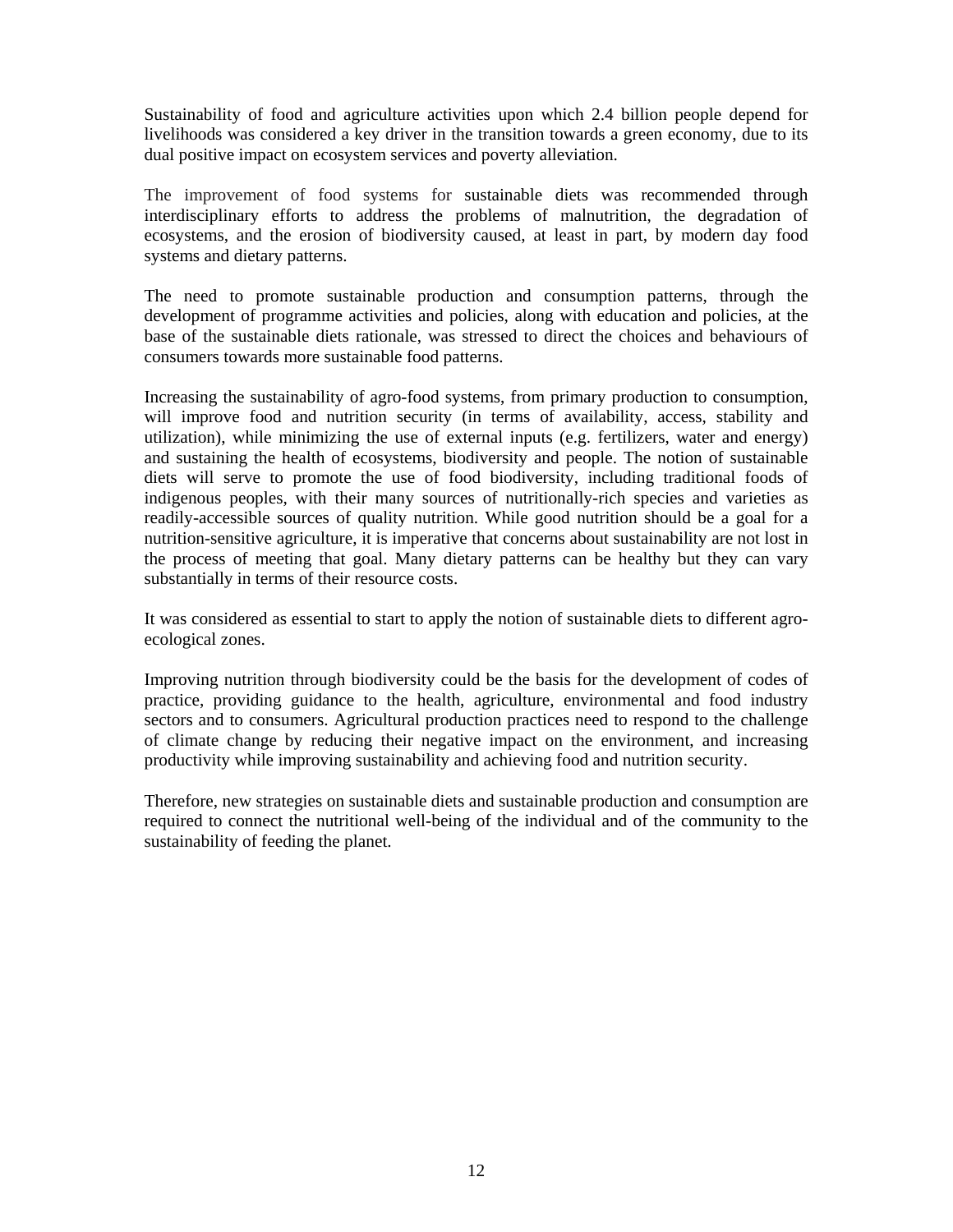## **ANNEX I**

## **AFROFOODS CALL FOR ACTION FROM THE DOOR OF RETURN FOR FOOD RENAISSANCE IN AFRICA**

House of the Slaves, Goree, Dakar, Senegal 10 December 2009 - Human Rights Day

We, the participants at the 5th AFROFOODS Sub-regional Data Center Coordinators Meeting held in Dakar, Senegal, on 9-11 December 2009,

- **Note** that the degradation of ecosystems and the loss of food biodiversity is contributing greatly to the increases in poverty and malnutrition in Africa;
- **Recognize** that returning to local crops and traditional food systems is a prerequisite for conservation and sustainable use of biodiversity for food and nutrition;
- **Acknowledge** that local foods are the basis for African sustainable diets;
- **Urge** that food composition data be emphasized as the fundamental information underpinning almost all activities in the field of nutrition;
- **Call upon** the sectors of public health, agriculture, and environment and food trade to help reinforce and assist with the improvement of food composition data, particularly on local foods;
- **Request** that the contribution of food composition be credited as one of the most important components for action in nutrition and food quality, food safety, and food and nutrition security.

We **invite** all sectors to place AFROFOODS on the national, regional and international agenda for all food and nutrition activities in Africa through interdisciplinary strategic plans for achieving the relevant MDGs; and therefore, from the **Door of Return** of the House of the Slaves of Gorée-Dakar, we accept the challenge ourselves and send this **call for action** to our colleagues, as well as to governments, the private sector and financial entities, to strengthen AFROFOODS activities in a renewed commitment to an African food renaissance.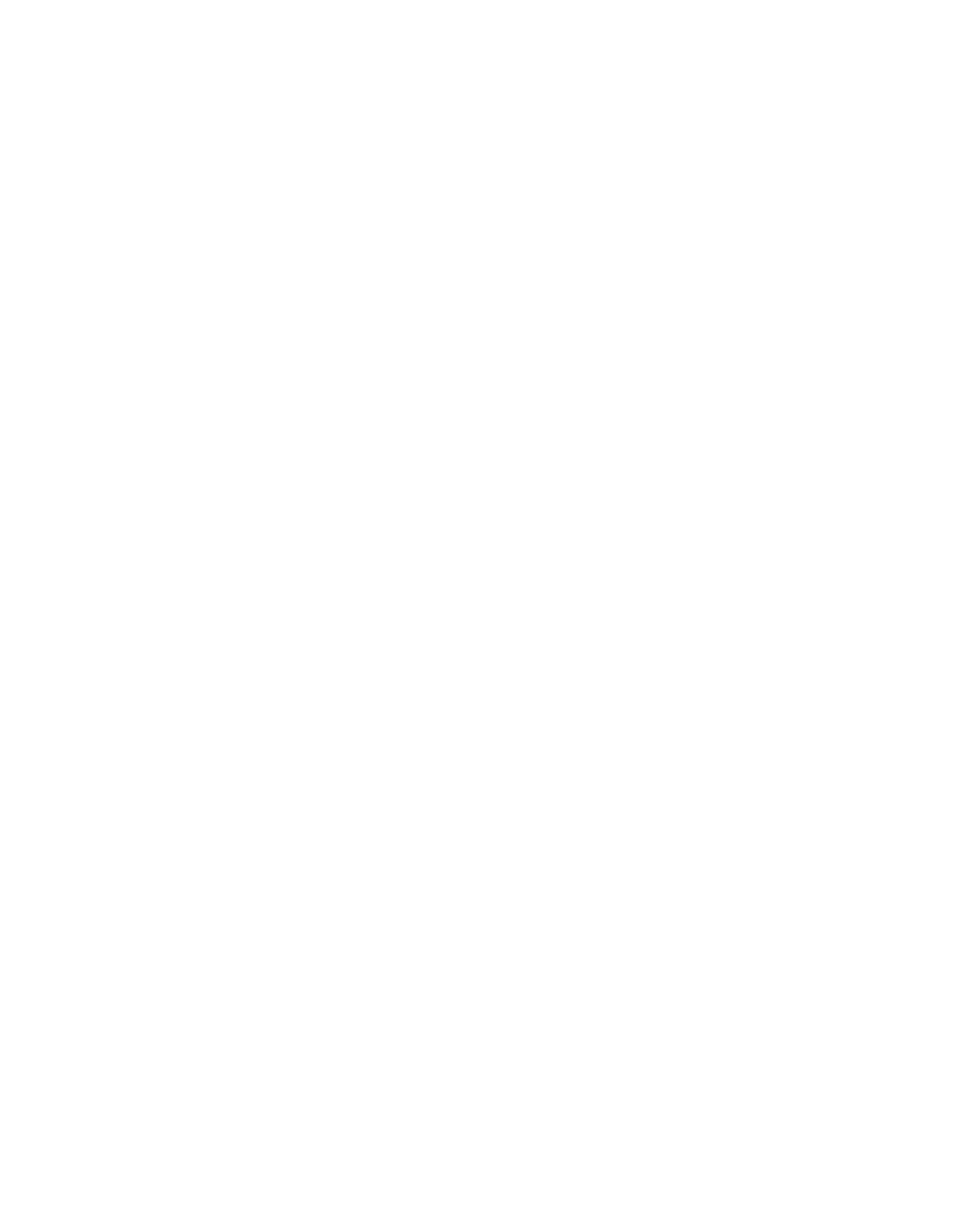## **ANNEX II**

## **DRAFT PROPOSAL FOR A "CODE OF CONDUCT FOR SUSTAINABLE DIETS"**

based on the model of the Code of Conduct for Marketing of Breast-milk Substitutes

#### **Contents**

**Introduction** 

*Article 1. Aim of the Code* 

*Article 2. Scope of the Code* 

*Article 3. Relationship with other international instruments* 

*Article 4. Definitions* 

*Article 5. Information and education* 

*Article 6. Consumers* 

*Article 7. Health Sector, Agriculture Sector, Environmental Sectors, Food Industry Sector* 

*Article 8. Special Requirement of Developing Countries* 

*Article 9. Research* 

*Article 10. Implementation and monitoring*

#### **Preamble**

#### **Introduction**

Affirming the right of every human being to be adequately nourished, to attain and maintain [as a means of attaining and maintaining] health;

Acknowledging that malnutrition is part of the wider problems [including] poverty, social injustice, lack of education;

Recognizing that the health of humans cannot be isolated from the health of ecosystems;

Conscious that food is indispensible for [an unequalled way of] providing ideal nutrition throughout life [for all ages and life cycles/stages];

Recognizing that the conservation and sustainable use of food biodiversity is an important part of human and (ecosystem) well-being;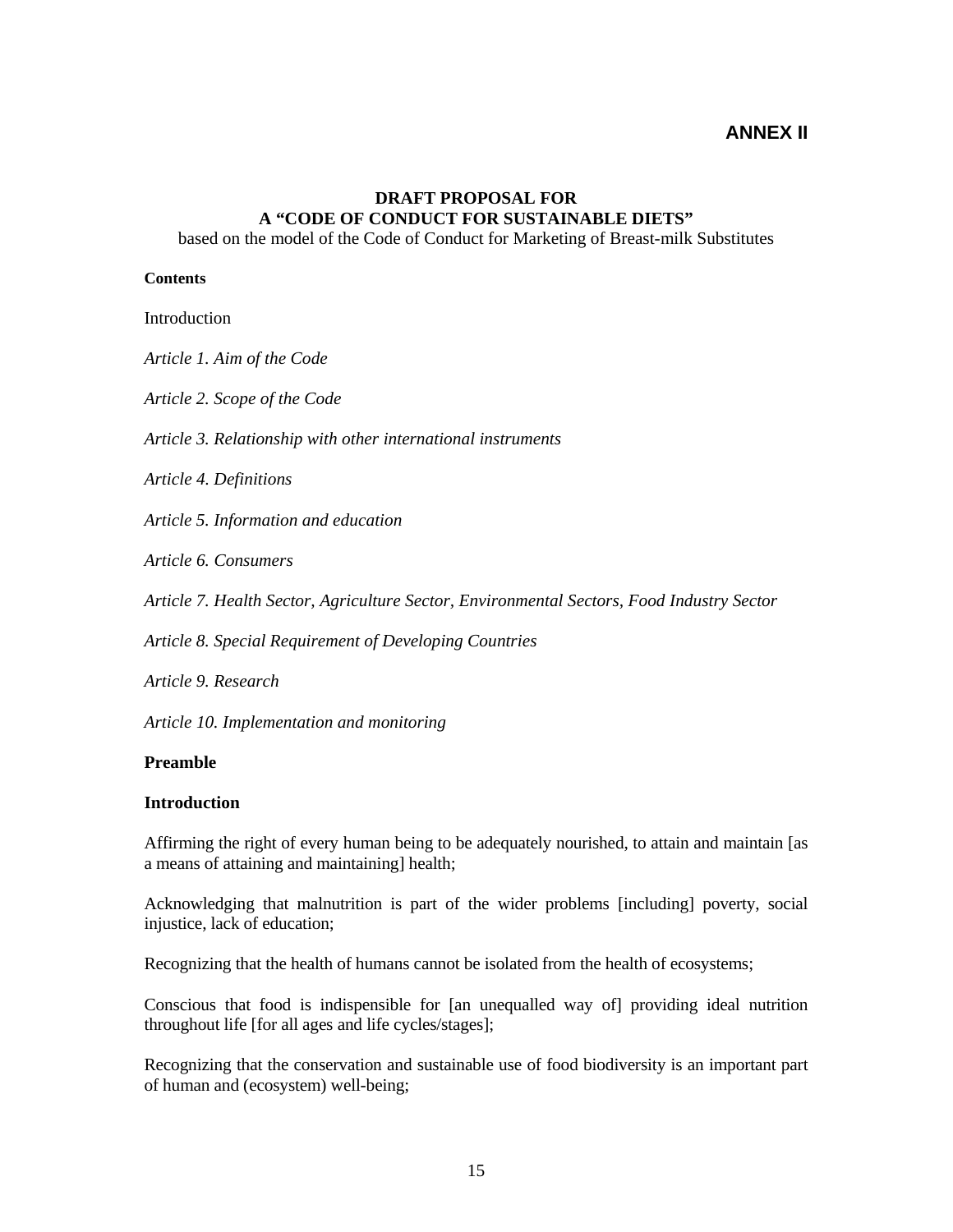Conservation should support the right to food [sustainable diet] and vice versa. Conservation should recognize the right for local populations to benefit from their traditional resources;

Recognizing that when ecosystems are able to support sustainable diets, nutrition programmes, policies and interventions supporting the use of supplements, RUTF, fortificants, and infant formulas are inappropriate and can lead to malnutrition, and that the marketing of these food substitutes and related products can contribute to major public health problems;

[Considering that when] (In periods when) ecosystems are not able to support sustainable diets, there is a legitimate use of supplements, RUTF (ready to use therapeutic foods) and fortificants; that all these products should accordingly be made accessible to those who need them through commercial or non-commercial distribution systems; and that they should not be marketed or distributed in ways that may interfere with sustainable diets;

Appreciating that there are a number of social and economic factors affecting sustainable diets; [and that, accordingly] governments should develop [social] support systems to protect, facilitate and encourage them. [and that] Governments should create an environment that fosters sustainable diets, provides appropriate family and community support and protection from factors that inhibit it;

Affirming that health-care systems, and the health professionals and other health workers serving in them, have an essential role to play in guiding sustainable diet practices, encouraging and facilitating sustainable diets, and providing objective and consistent advice to families, communities and governments about the superior value of sustainable diets;

Affirming further that educational systems and other social services should be involved in the protection and promotion of sustainable diets;

Aware that families, communities, women's organizations and other nongovernmental organizations have a special role to play in the protection and promotion of sustainable diets, particularly for pregnant and lactating women and infants and young children;

Affirming the need for governments, organizations of the United Nations system, Non-Governmental Organizations, experts in various related disciplines, consumer groups and industry to cooperate in activities aimed at the improvement of human and environmental health through sustainable diets;

Considering that manufacturers and distributors of food substitutes have an important and constructive role to play in relation to sustainable diets, and in the promotion of the aim of this Code and its proper implementation;

Affirming that governments are called upon to take action appropriate to their social and legislative framework and their overall development objectives to give effect to the principles and aim of this Code, including the enactment of legislation, regulations or other suitable measures;

Believing that, in the light of the foregoing considerations, and in view of the vulnerability of ecosystems, and the human health risks involved in inappropriate feeding practices, including the unnecessary and improper use of food substitutes, the marketing of substitutes requires special treatment, which makes usual marketing practices unsuitable for these products.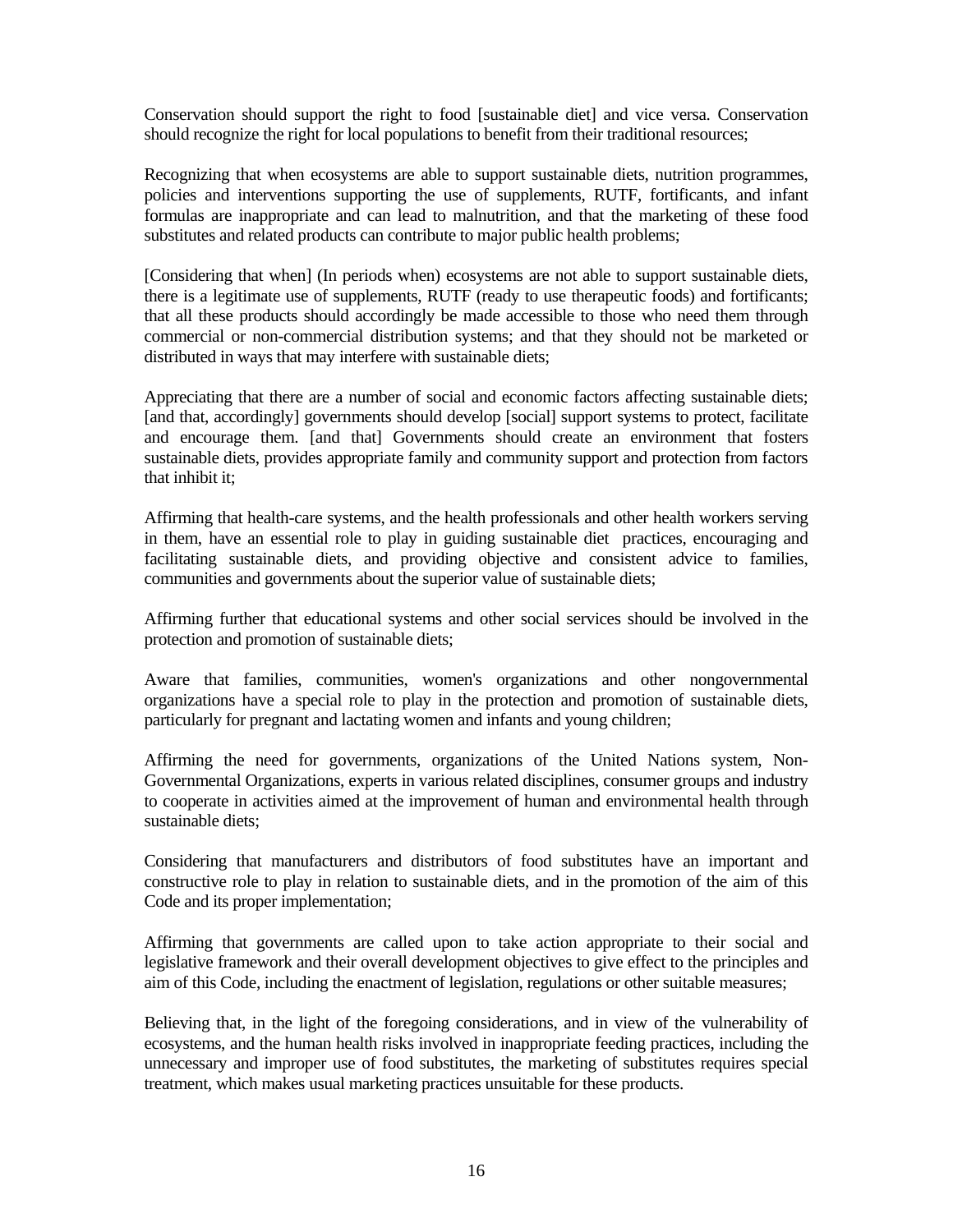## **ANNEX III**

## **INTERNATIONAL SCIENTIFIC SYMPOSIUM BIODIVERSITY AND SUSTAINABLE DIETS UNITED AGAINST HUNGER**

#### **PROGRAMME**

## **WEDNESDAY, 3 NOVEMBER 2010**

| 08.30-9.30                     | <b>Registration</b><br><b>Sign the Petition 1billionhungry.org</b>                                                                                                                                                                                                                                                                                                      |
|--------------------------------|-------------------------------------------------------------------------------------------------------------------------------------------------------------------------------------------------------------------------------------------------------------------------------------------------------------------------------------------------------------------------|
| <b>Session 1</b><br>9:30-11:30 | <b>Opening Session</b>                                                                                                                                                                                                                                                                                                                                                  |
| 9:30-10:00                     | <b>Welcoming Addresses</b><br><b>Mainstreaming Nutrition and Biodiversity for Sustainable</b><br><b>Development</b><br>Changchui He, Deputy Director-General, FAO<br>Emile Frison, Director-General, Bioversity International                                                                                                                                           |
| 10.00-10.30                    | <b>Keynote Speech</b><br>Sustainable Diets and Biodiversity: the challenge for policy,<br>evidence and behaviour change<br>Timothy Lang, Centre for Food Policy, City University, London                                                                                                                                                                                |
| 10.30-11.30                    | <b>Setting the Scene - Links with Global Initiatives</b><br>Biodiversity and sustainable diets for improved livelihoods<br>for all<br>Emile Frison, Alliance Against Hunger and Malnutrition<br><b>Global biodiversity outlook 3</b><br>Kalemani Jo Mulongoy, Principal Officer, Scientific, Technical and<br>Technological Matters, Convention on Biological Diversity |
|                                | (CBD)<br>The Cross-cutting initiative on biodiversity for food and<br>nutrition: nutrition and biodiversity - a common path<br>Barbara Burlingame, Senior Officer, Nutrition and Consumer<br>Protection Division, FAO                                                                                                                                                   |
|                                | Opportunities and challenges for nutrition societies to redress<br>malnutrition through food-based approaches<br>Rekia Belahsen, General Secretary, International Union of<br><b>Nutritional Sciences</b>                                                                                                                                                               |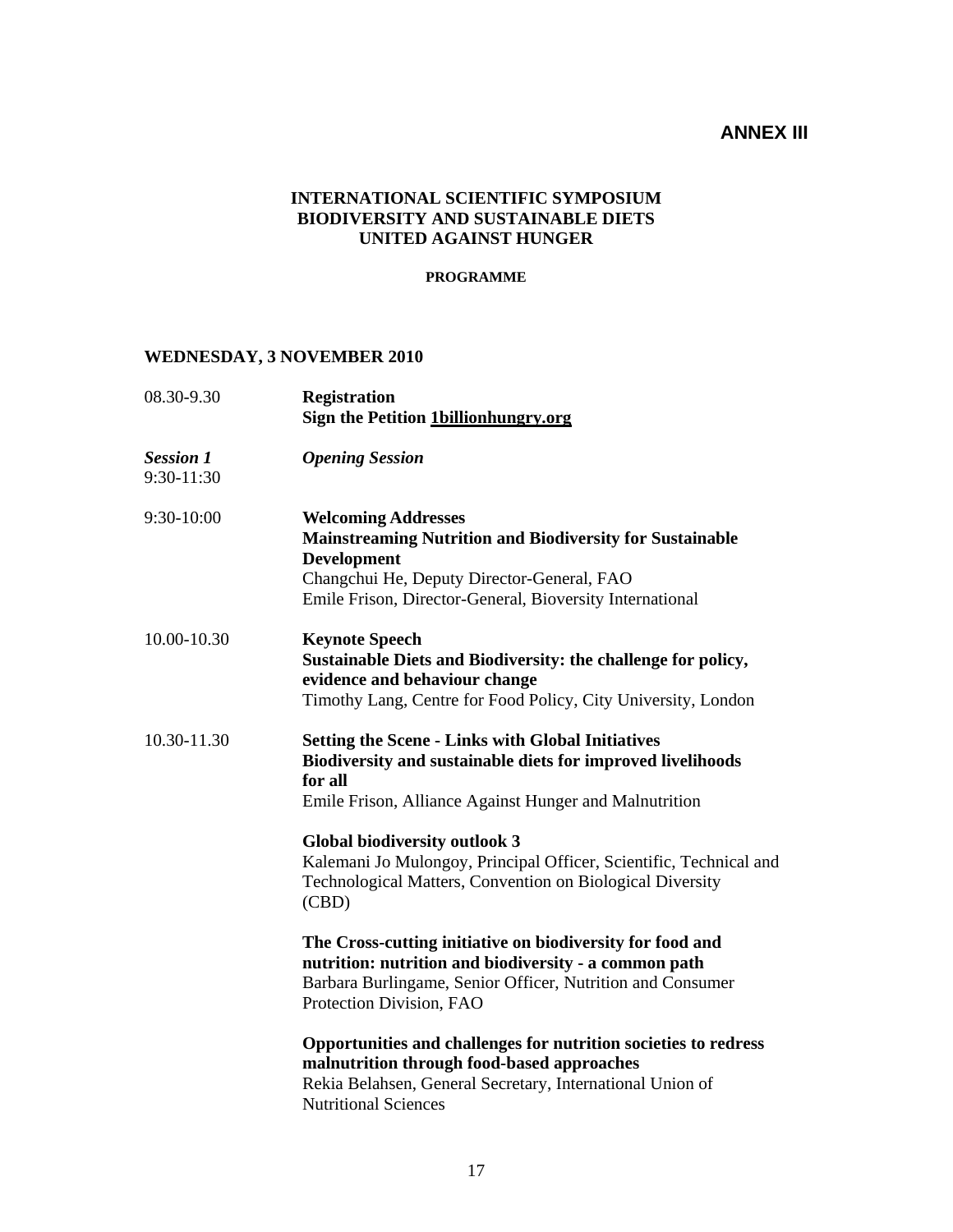| <b>Session 2</b><br>11.30-13.00 | <b>Feeding the Planet: The Challenge of a Sustainable Food</b><br><b>Production and Consumption</b><br>Chair: Ezzeddine Boutrif, Director, Nutrition and Consumer Protection<br>Division, FAO                              |
|---------------------------------|----------------------------------------------------------------------------------------------------------------------------------------------------------------------------------------------------------------------------|
|                                 | Expo 2015 of Milan: Feeding the planet-energy for life<br>Alberto Mina, Director, Institutional Relations, EXPO 2015 of Milan                                                                                              |
|                                 | <b>Sustainable production intensification</b><br>William Murray, Senior Officer, Plant Production and Protection<br>Division, FAO                                                                                          |
|                                 | The Dualine Project: Food sustainability - towards new issues<br>Louis Georges Soler, INRA/CIRAD, France                                                                                                                   |
|                                 | Sustainability and diversity along the food chain<br>Daniele Rossi, Director General, Federalimentare, Italy                                                                                                               |
| 13.00-14.30                     | Lunch break                                                                                                                                                                                                                |
| <b>Session 3</b><br>14.30-16.00 | <b>Sustainable Food Consumption</b><br>Chair: Florence Egal, Senior Officer, Nutrition and Consumer<br>Protection Division, FAO                                                                                            |
|                                 | Ensuring that agriculture, biodiversity and nutrition remain<br>central to addressing the MDG One hunger target<br>Jessica Fanzo, Senior Officer, Bioversity International, Rome                                           |
|                                 | Cities as drivers of sustainable food systems<br>Julien Custot, Food for the Cities Initiative, FAO                                                                                                                        |
|                                 | Food typologies, food behaviour determinants and actions<br>aiming at improving behaviours for a better health<br>Patrick Etievant, Head, Nutrition, Chemical Food Safety and Consumer<br>Behaviour Division, INRA, France |
|                                 | The contribution of forest biodiversity to sustainable diets<br>Paul Vantomme, Senior Officer, Forest Economics, Policy and<br>Products Division, FAO                                                                      |
| 16.00-18.00                     | <b>Report on technical workshop "Biodiversity in Sustainable</b><br>Diets"<br>Sandro Dernini, Consultant, Nutrition and Consumer Protection<br>Division, FAO                                                               |
|                                 | <b>Working groups on Recommendations</b>                                                                                                                                                                                   |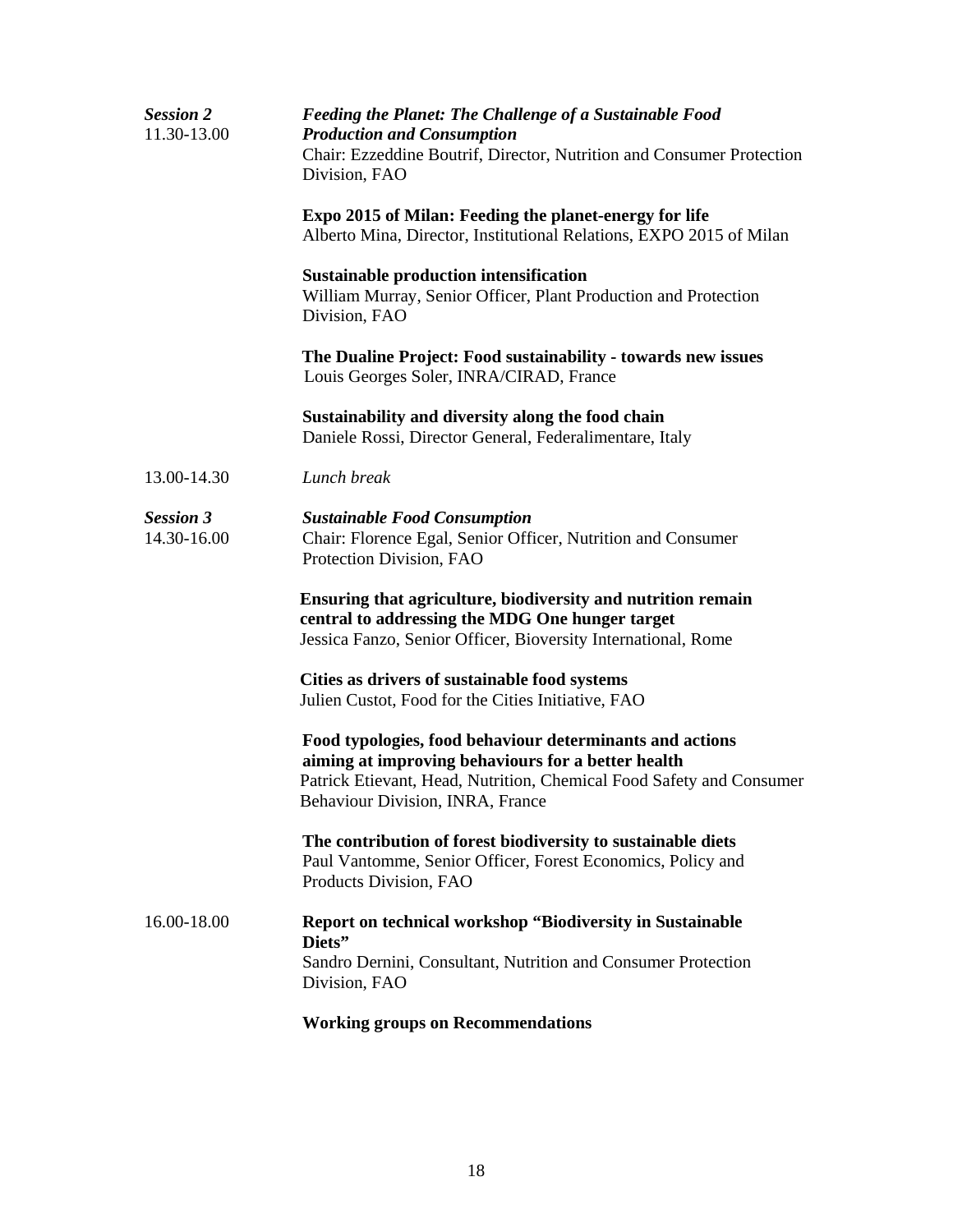## **THURSDAY, 4 NOVEMBER 2010**

| <b>Session 4</b><br>9.00-12.00  | <b>Bringing Biodiversity into the Plate -</b><br>Case studies and practices promoting food biodiversity<br>Chair: Harriet V. Kuhnlein, Founding Director, Professor of<br>Human Nutrition, CINE, Canada                |
|---------------------------------|------------------------------------------------------------------------------------------------------------------------------------------------------------------------------------------------------------------------|
|                                 | Nutrient diversity within species in major food crops<br>consumed in India<br>Thing-Nga-Ning Longvah, Deputy Director & Head, Food<br>Chemistry Division, National Institute of Nutrition, India                       |
|                                 | Nigerian traditional food system and nutrition security<br>Onimawo Ignatius, President, Nutrition Society of Nigeria,<br>Nigeria                                                                                       |
|                                 | Canarium Odontophyllum Miq.: An underutilized fruit for<br>human nutrition and sustainable diets                                                                                                                       |
|                                 | Ismail Amin, Department of Nutrition and Dietetics, Faculty of<br>Medicine and Health Sciences, University Putra, Malaysia                                                                                             |
|                                 | Assessing nutritional diversity of cropping systems in<br><b>African villages</b>                                                                                                                                      |
|                                 | Roseline Remans, Tropical Agriculture and Rural Environment<br>Programme, The Earth Institute, Columbia University, New York                                                                                           |
|                                 | <b>Edible insects in Eastern and Southern Africa: Challenges</b><br>and opportunities                                                                                                                                  |
|                                 | Muniirah Mbabazi, Department of Food Science and<br>Technology, Makerere University, Uganda                                                                                                                            |
|                                 | Fruit trees in home gardens of the Nuba mountains, Central<br>Sudan, and their contribution to household nutrition and<br>income<br>Katja Kehlenbeck, World Agroforestry Centre ICRAF, Kenya                           |
|                                 |                                                                                                                                                                                                                        |
|                                 | Conservation of plant biodiversity for sustainable diets<br>Kate Gold, International Projects Coordinator, Millennium Seed<br>Bank Partnership, Seed Conservation Department, Royal<br>Botanic Gardens, United Kingdom |
| 12.00-13.00                     | <b>Working groups on recommendations</b>                                                                                                                                                                               |
| 13.00-14.30                     | Lunch break                                                                                                                                                                                                            |
| <b>Session 5</b><br>14.30-16.00 | Biodiversity and nutrition, a food-based approach<br>Chair: Rekia Belahsen, General Secretary, International Union of<br><b>Nutritional Sciences</b>                                                                   |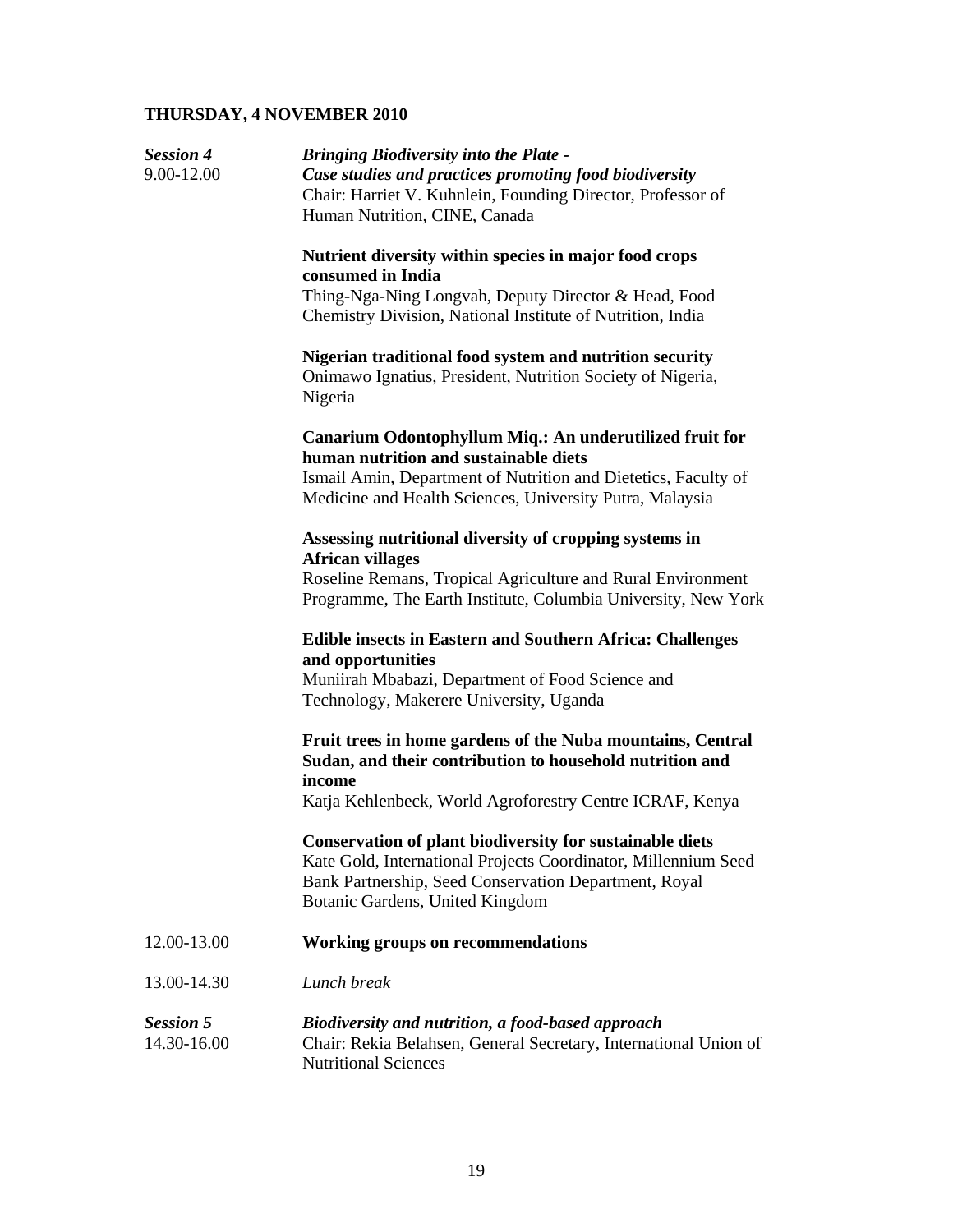**Introductory Remarks (Video)**  Denis Lairon, President, European Federation of Nutrition Societies

 **The challenges of overcoming rural poverty and malnutrition through local foods in West Africa**  Amadou Tidian Guiro, Department of Animal Biology, University of Cheikh Anta Diop, Dakar, Senegal

#### **Revisiting the vitamin A fiasco: Going local in Micronesia**  Lois Englberger, Island Food Community of Pohnpei, Federated States of Micronesia

 **Bioactive components in indigenous African vegetables** Francis Omujal, Natural Chemotherapeutics Research Laboratory, Ministry of Health, Kampala Uganda

 **Aquaculture with small fish species has the potential to improve nutrition and combat micronutrient deficiencies**  Shakuntala Haraksingh Thilsted, The World Fish Center, Bangladesh

 **Nutrition indicators of biodiversity**  Ruth Charrondiere, Nutrition and Consumer Protection Division, FAO

## 16.00-17.30 **Panel discussion: Biodiversity, food composition and sustainable diets**

 Chair: Barbara Burlingame, Senior Officer, Nutrition and Consumer Protection Division, FAO

 **Afrofoods call for action from the door of return:** Isaac Akinyele, AFROFOODS, Elected Coordinator, Nigeria

### **Recent achievements in Europe through EuroFIR and BaSeFood projects**

 Paul Finglas, EuroFIR & EUROFOODS, Coordinator, United Kingdom

#### **Research projects and activities on biodiversity, food composition and sustainable diets among SAARCFOODS members**

 Thing-Nga-Ning Longvah, SAARCFOODS, Elected Coordinator, India

#### **Achievements on biodiversity in relation to food composition in Latin America** Lilia Masson, University of Chile, Chile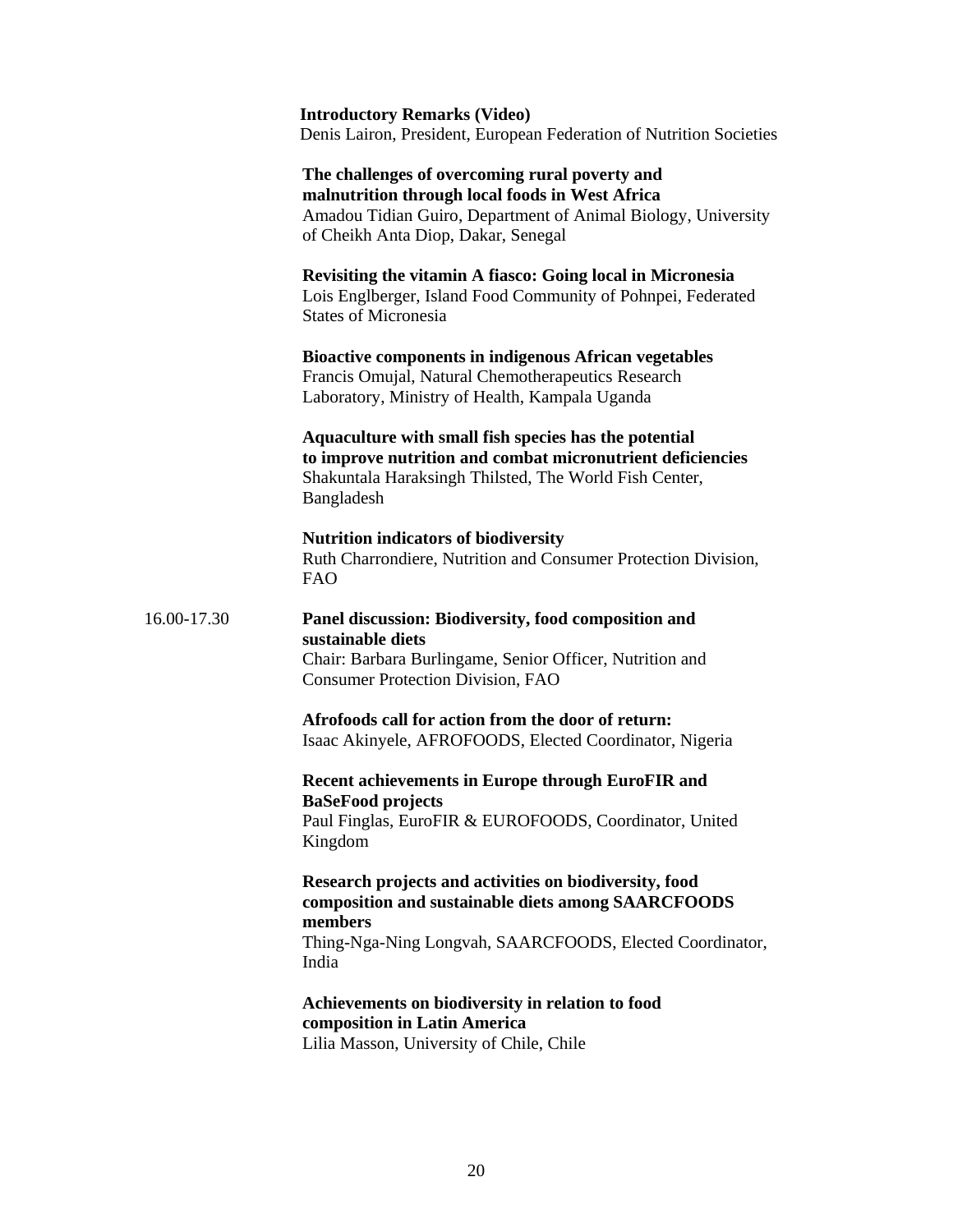#### **Research projects and activities on biodiversity, food composition and sustainable diets among ASEANFOODS members** Prapasri Puwastien, ASEANFOODS, Coordinator, Thailand

17.30-18.30 **Working groups on recommendations** 

#### **FRIDAY, 5 NOVEMBER 2010**

*Session 6 The Mediterranean Diet as an example of a Sustainable Diet*  9.00-11.30Coordinated by the National Institute of Food and Nutrition Research (INRAN), Italy. Chair: Carlo Cannella, Director, International Interuniversity Studies Center on Mediterranean Food Cultures (CIISCAM), Italy

#### **Keynote Address**

Pietro Sebastiani, Permanent Representative of the Republic of Italy to FAO

#### **The Mediterranean diet as intangible world heritage**

Pier Luigi Petrillo, Italian Ministry of Agriculture, Food and Forestry Policies (MiPAAF)

**MiPAAF Biovita project: Biodiversity and Mediterranean diet**  Giuseppe Maiani, INRAN, Italy

**MiPAAF Bioqualia project: Organic farming, sustainability and biodiversity**  Flavio Paoletti, INRAN, Italy

**Mediterranean Diet: an integrated view**  Mauro Gamboni, Agro-Food Department, CNR, Italy

**Is the Mediterranean diet, World paragon, sustainable from plate to field?** 

Martine Padilla, CIHEAM-IAMM, France

 **Food and energy: a sustainable approach**  Massimo Iannetta, ENEA, Italy

#### **Double Pyramid: Healthy food for people, sustainable food for the planet**  Andrea Poli, Barilla Center on Food and Nutrition, Italy

**The Mediterranean diet at the beginning of the 3rd millennium**  Cosimo Lacirignola, Director, CIHEAM-IAMB, Italy

#### 11.30-12.30 **A Platform for Action on Biodiversity and Sustainable Diets - Main recommendations**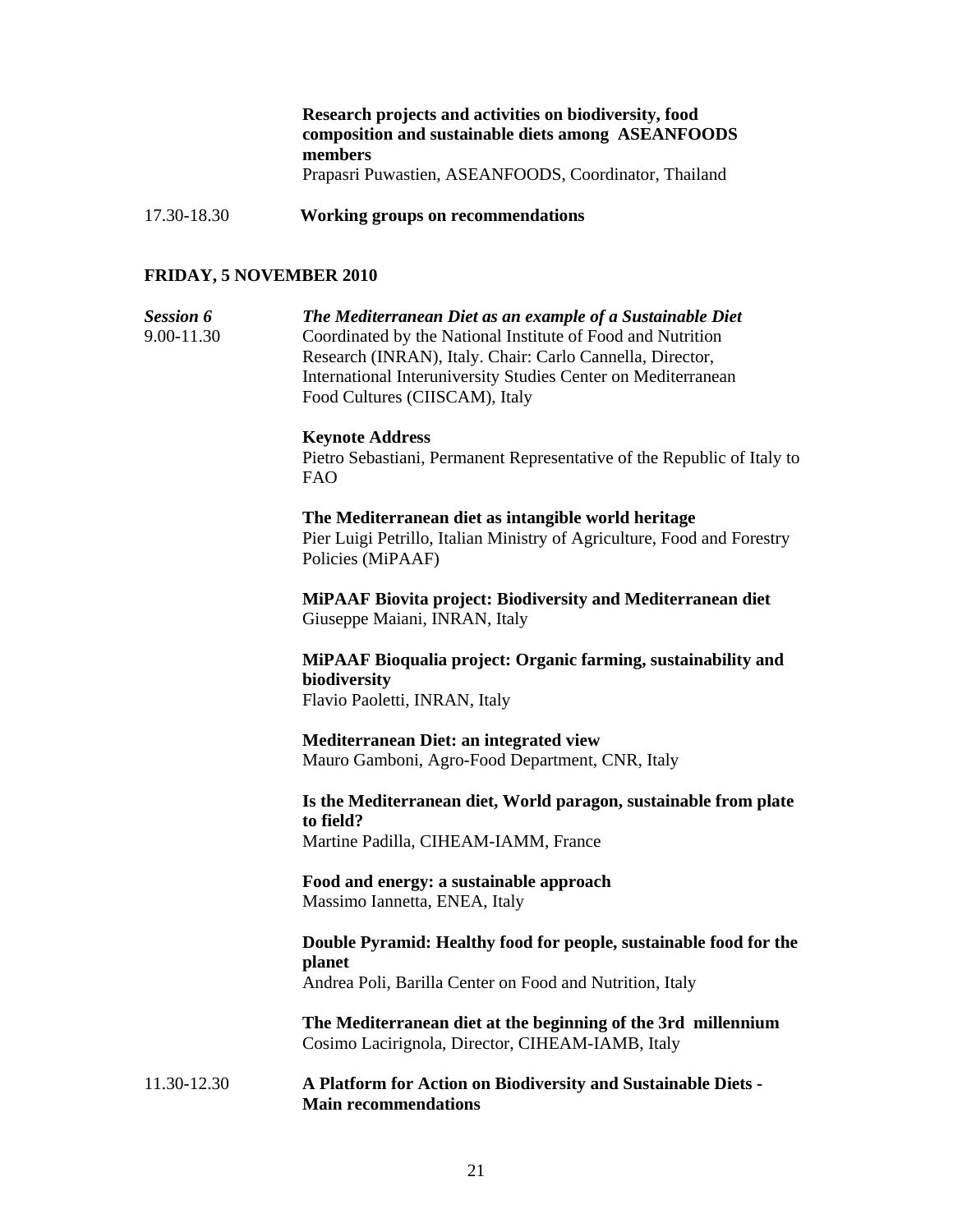## 12.30-13.00 *Closing remarks*

Ezzeddine Boutrif, Director, Nutrition and Consumer Protection Division, FAO Emile Frison, Director-General, Bioversity International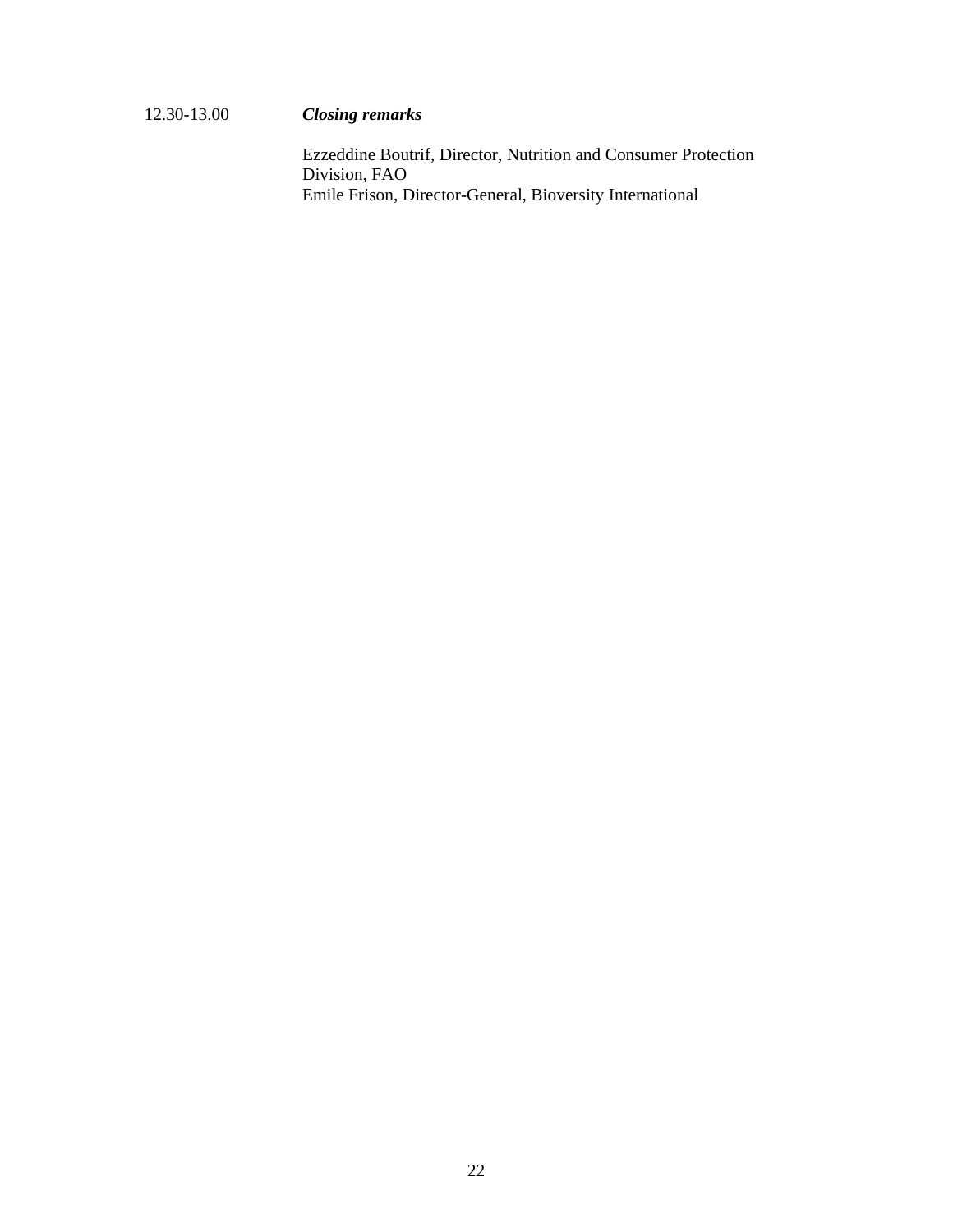## **ANNEX IV**

#### **LIST OF PARTICIPANTS**

*Isaac AKINYELE Coordinator AFROFOODS Professor, Department of Human Nutrition University of Ibadan Ibadan, Oyo State Nigeria* 

*Carlo CANNELLA Director, International Interuniversity Studies Center on Mediterranean Food Cultures Professor University "La Sapienza" Rome Italy* 

*Patrick ETIEVANT Head, Nutrition, Chemical Food Safety and Consumer Behaviour Division Institut National de la Recherche Agronomique St Genès Champanelle France*

*Mauro GAMBONI Head, Scientific Activity Planning Unit Agro Food Department National Research Council Rome Italy*

 *Rekia BELAHSEN General Secretary, International Union of Nutrition Societies Professor, Training and Research Unit on Nutrition and Food Sciences Chouaib Doukkatli University, El Jadida Morocco* 

 *Lois ENGLBERGER Research Advisor, Island Food Community of Pohnpei Colonia Pohnpei Federated States of Micronesia* 

 *Paul FINGLAS Coordinator, EuroFIR & EUROFOODS Head Food Databanks and Exploitation Platform, Institute of Food Research Norwich Research Park Colney - Norwich UK*

 *Kate GOLD Coordinator, International Projects Millennium Seed Bank Partnership Seed Conservation Department Royal Botanic Gardens, Kew, Wakehurst Place, Ardingly, Haywards Heath, West Sussex UK*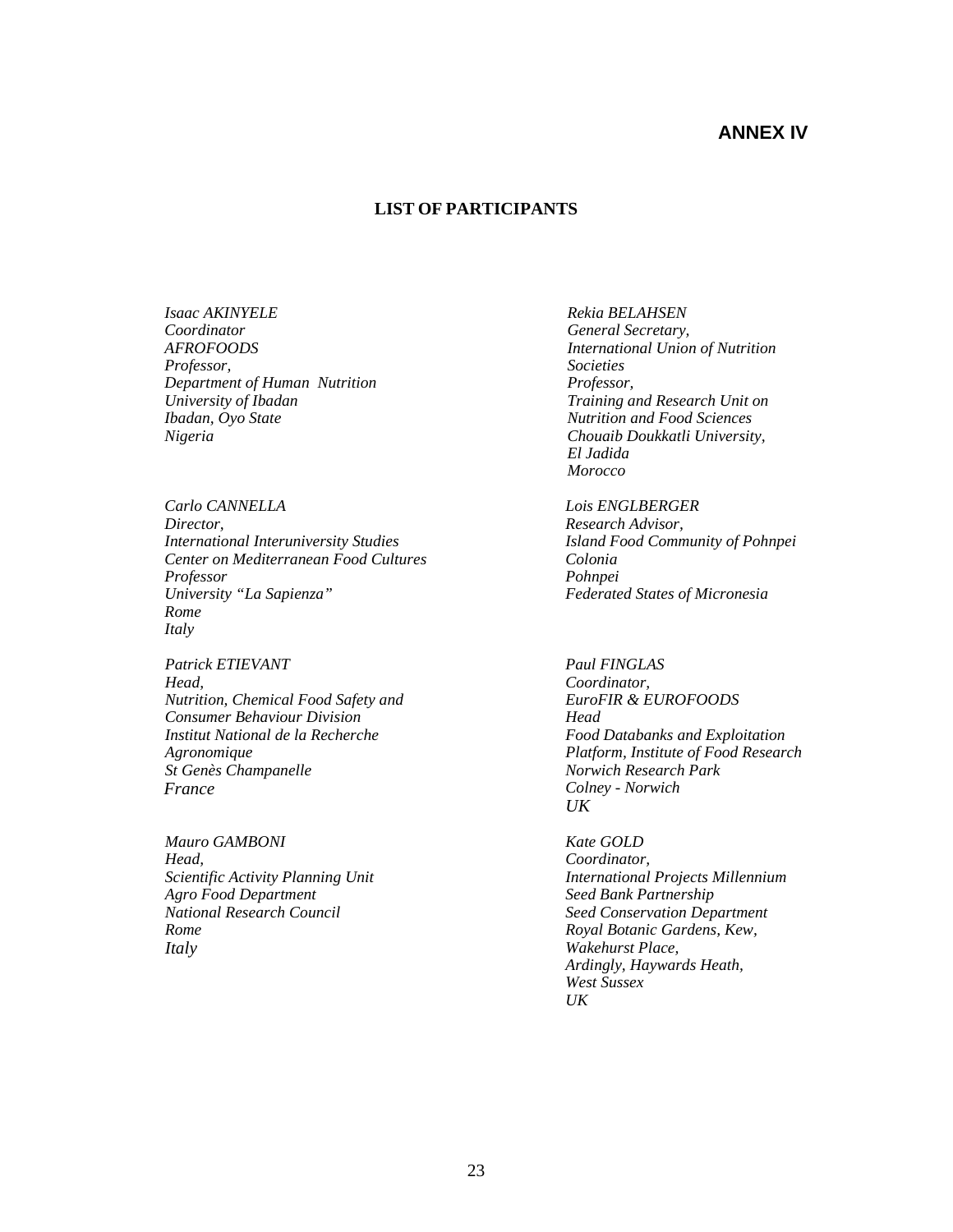*Amadou Tidiane GUIRO Professor, Food and Nutrition Department of Animal Biology University Cheikh Anta Diop Dakar Sénégal*

*Amin ISMAIL Associate Professor, Department of Nutrition and Dietetics Faculty of Medicine and Health Sciences University Putra Malaysia Selangor Malaysia* 

*Harriet V. KUHNLEIN Professor, Centre for Indigenous Peoples' Nutrition and Environment McGill University Montreal Canada* 

*Denis LAIRON (Video Speaker) President, European Federation of Nutrition Societies Marseille France* 

*Thingnganing LONGVAH Coordinator, SAARCFOODS Deputy Director/ Head Food Chemistry Division National Institute of Nutrition Jamai Osmania PO Hyderabad AP India* 

*Lilia MASSON Professor, Department of Food Science and Technology University of Chile Providencia - Santiago Chile*

 *Massimo IANNETTA Head, Sustainable Development and Innovation of Agro-Industrial System Technical Unit ENEA Rome Italy*

 *Katja KEHLENBECK Associate Scientist, World Agroforestry Centre ICRAF Nairobi Kenya* 

 *Cosimo LACIRIGNOLA Director, International Centre for Advanced Mediterranean Agronomic Studies of Bari Valenzano, Bari Italy* 

 *Timothy LANG Professor, Centre for Food Policy City University London Northampton Square London UK* 

 *Giuseppe MAIANI Director, Nutrition Programme National Research Institute on Food and Nutrition, Rome Italy* 

 *Muniirah MBABAZI Human Nutritionist, Department of Food Science and Technology Makerere University Kampala Uganda*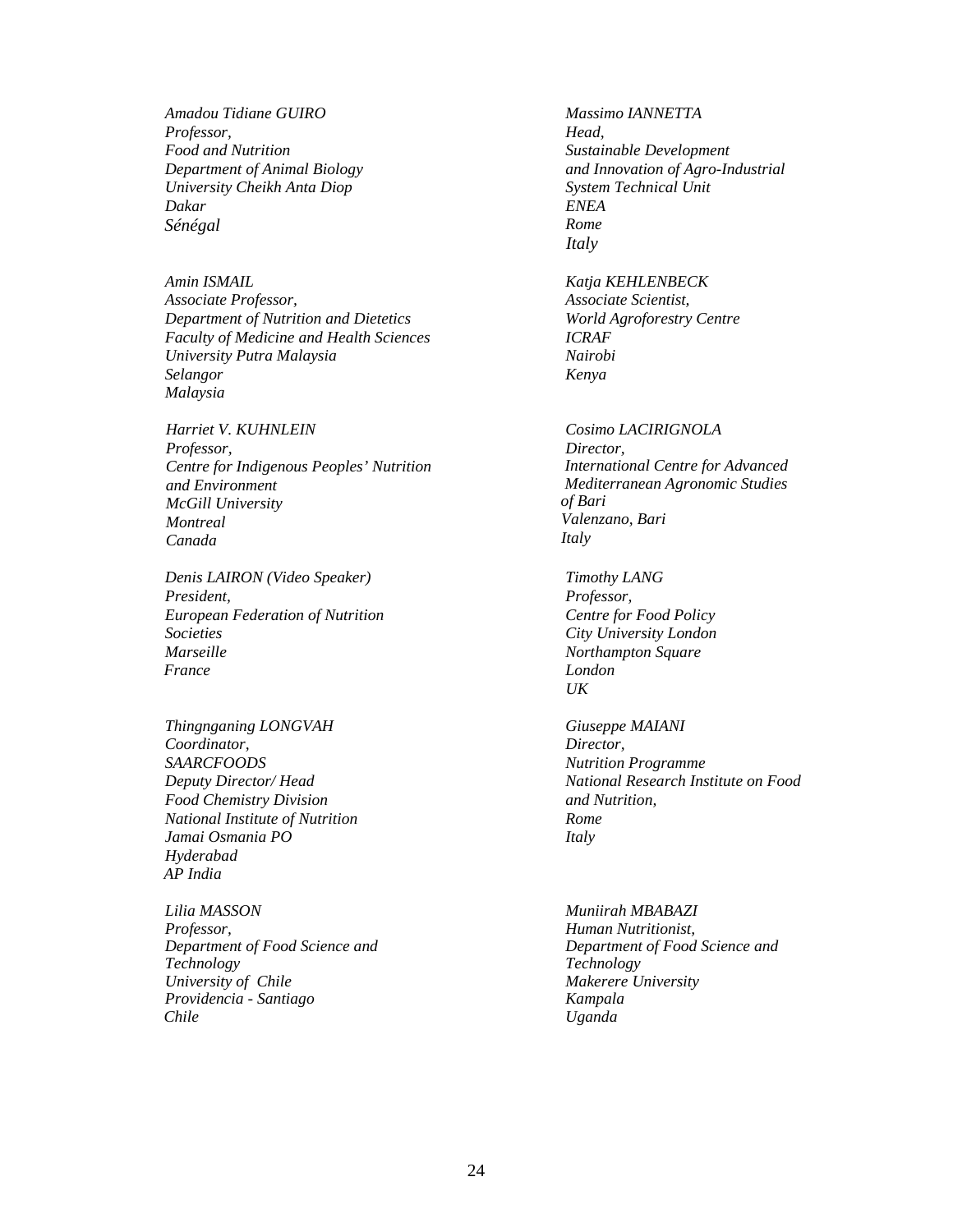*Alberto MINA Director, International Relationship Theme Development and Events Expo 2015 Milan Italy*

*Francis OMUJAL Research Officer, Natural Chemotherapeutics Research Institute Ministry of Health Kampala Uganda*

*Flavio PAOLETTI Director, Program Production and Technological Systems: Quality of Vegetable Production National Research Institute on Food and Nutrition Rome Italy*

*Andrea POLI Professor, Barilla Center for Food and Nutrition Parma Italy*

*Daniele ROSSI Director General, Federalimentare Rome Italy* 

*Louis Georges SOLER Senior Researcher, INRA-ESR Ivry sur Seine Cedex France* 

 *Jo Kalemani MULONGOY Principal Officer, Scientific, Technical and Technological Matters Division Secretariat of the Convention on Biological Diversity Montreal Canada* 

 *Martine PADILLA Principal Officer, International Centre for Advanced Mediterranean Agronomic Studies of Montpellier Montpellier cedex 5 France* 

 *Pier Luigi PETRILLO Director, Task Force UNESCO Cabinet of the Minister of Agricultural Food and Forestry Policies Rome Italy* 

 *Prapasri PUWASTIEN Associate Professor, Institute of Nutrition Mahidol University Salaya Nakhon Pathom Thailand* 

*Pietro SEBASTIANI Permanent Representative of the Republic of Italy to FAO Rome Italy* 

 *Shakuntala THILSTED Senior Nutrition Adviser, The WorldFish Center Consultative Group on International Agriculture Research Dhaka 1213 Bangladesh*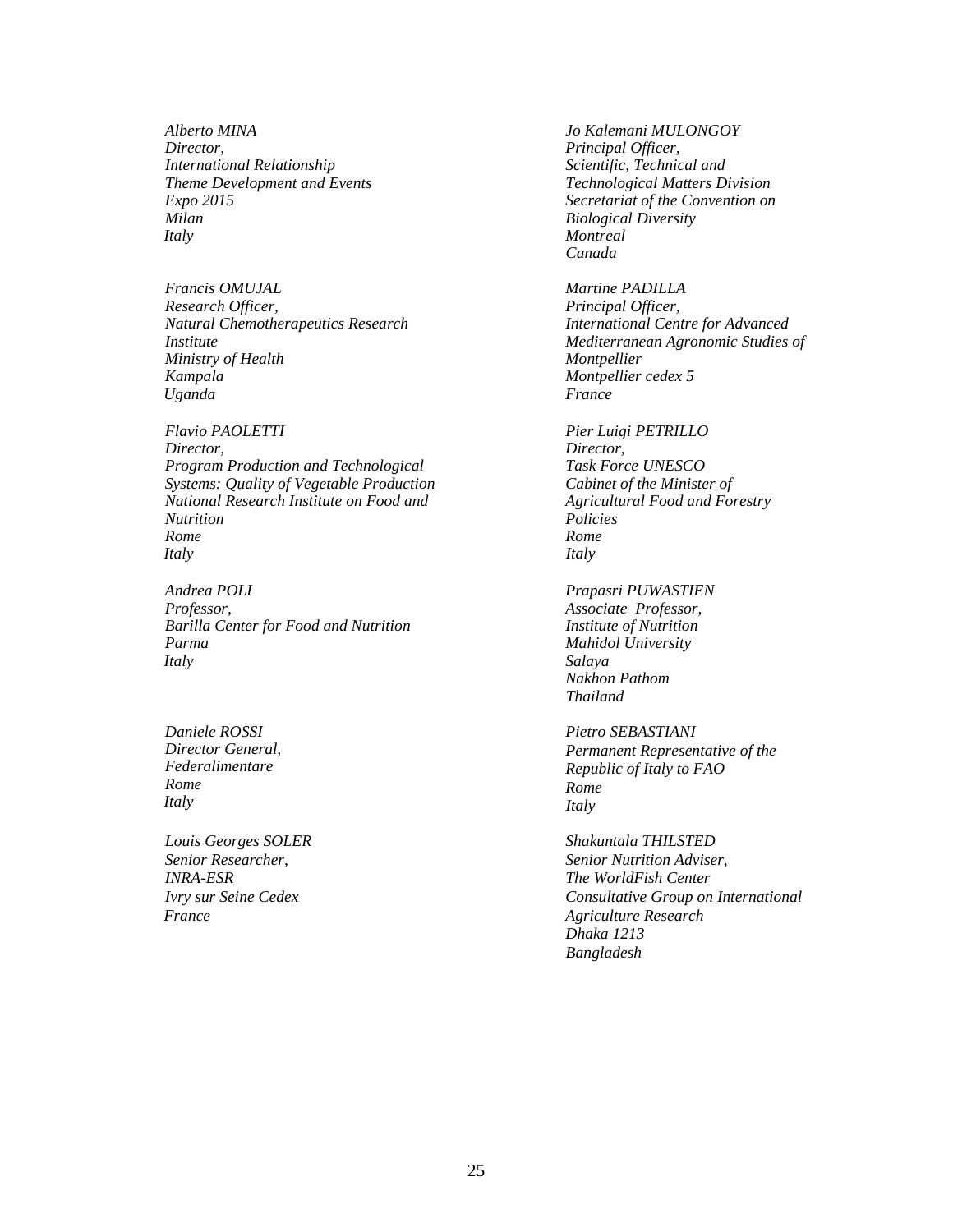#### **FAO Participants**

*Changchui HE Deputy Director-General FAO* 

*Ezzeddine BOUTRIF Director, Nutrition and Consumer Protection Division, FAO* 

*Ruth CHARRONDIÈRE Nutrition Officer, Nutrition Assessment and Nutrient Requirements Group Nutrition and Consumer Protection Division, FAO* 

*Helga JOSUPEIT Fishery Industry Officer, Fisheries and Aquaculture Policy and Economics Division, FAO* 

*Stefano MONDOVI Consultant, Nutrition Assessment and Nutrient Requirements Group Nutrition and Consumer Protection Division, FAO* 

*Paul VANTOMME Senior Forestry Officer, Forest Economics, Policy and Products Division, FAO* 

#### **From Bioversity International**

*Emile FRISON Director-General, Bioversity International Maccarese - Rome Italy* 

 *Roswitha BAUMUNG Animal Production Officer, Animal Production and Health Division, FAO* 

 *Barbara BURLINGAME Group Leader, Nutrition Assessment and Nutrient Requirements Group Nutrition and Consumer Protection Division, FAO* 

 *Sandro DERNINI Consultant, Nutrition Assessment and Nutrient Requirements Group Nutrition and Consumer Protection Division, FAO* 

 *Parviz KOOHAFKAN Director, Natural Resources Management and Environment Division, FAO* 

 *William MURRAY Senior Programme Officer, Plant Production and Protection Division, FAO* 

 *Jessica FANZO Senior Scientist, Nutrition and Biodiversity Diversity for Livelihoods* 

*Programme Bioversity International Maccarese - Rome Italy*